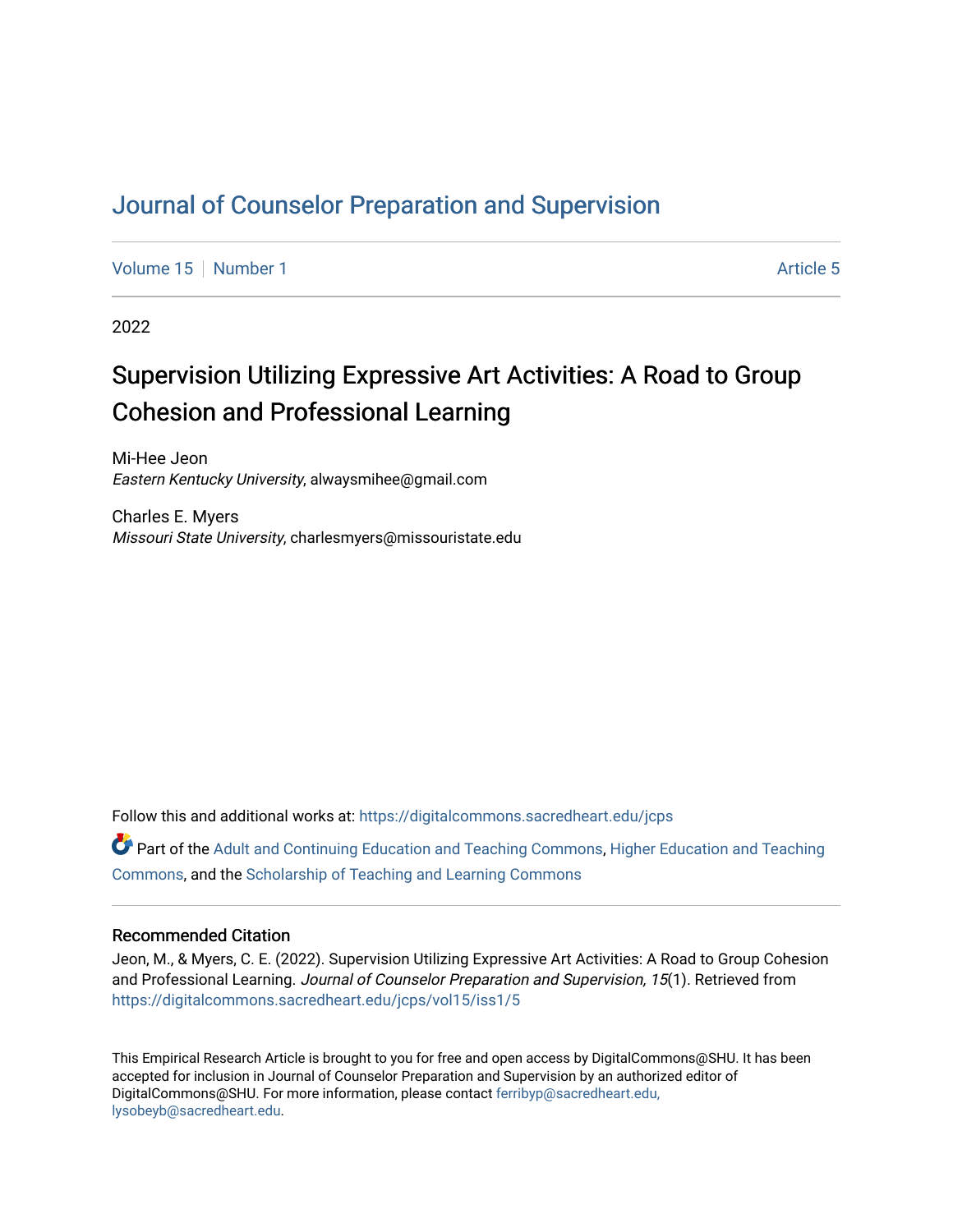## Supervision Utilizing Expressive Art Activities: A Road to Group Cohesion and Professional Learning

## Abstract

This paper shares research outcomes in which Master's practicum students participated in supervision utilizing art activities. To explore in-depth experiences of the participants and make sense of their perceptions on art activity-based supervision, Interpretative Phenomenological Analysis (IPA) was chosen as analysis for this study. Semi-structured interviews with the participants were performed and collected as data. As results, two constructs—facilitating group cohesion and professional learning—and five themes corresponding to each construct were identified. In discussion, the power of visualization through art activities, the opportunity to reflect through expressive arts and its influences, and group cohesion facilitated by supervision using art tasks are argued. Limitations and suggestions for future study and conclusion of this study are included.

#### Keywords

supervision using arts, art-based supervision, creative supervision, non-traditional supervision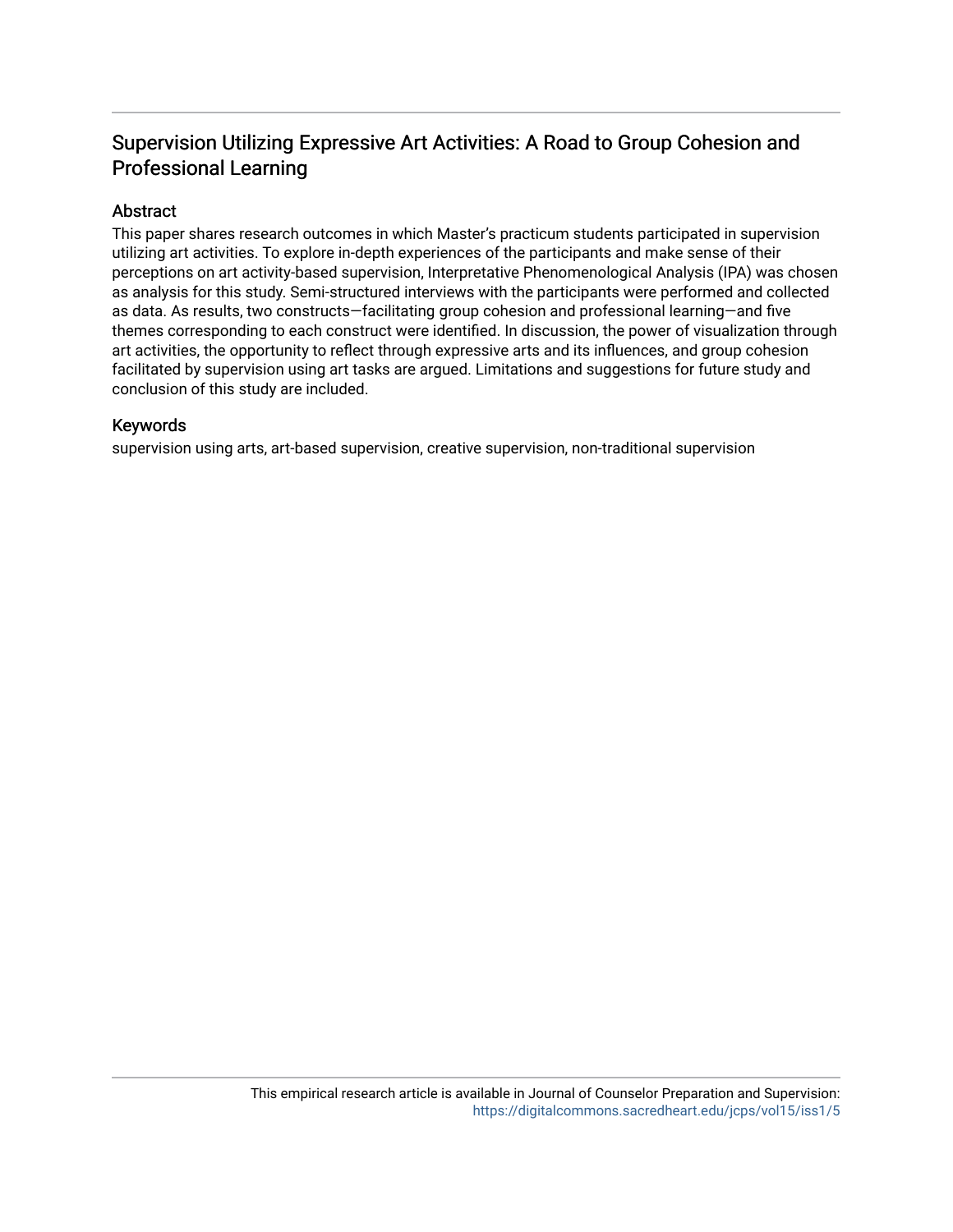Clinical supervision for supervisees is provided to fulfill two major roles: to ensure client welfare and to advance supervisees' professional development (Bernard & Goodyear, 2019). The first goal is particularly attended by state regulatory boards. Supervision is deemed as a regulated activity to ensure competency of mental health professionals to protect the public (Bernard  $\&$ Goodyear, 2019). The latter goal is the focus of the dominant literature in clinical supervision as Carroll (2010) suggested that the core purpose of supervision is supervisees' learning. Carroll articulated benefits that supervisees could gain from supervision: theories, skills, professional wisdom, competencies, self-awareness, sensitivity to ethical issues, presentation of knowledge, use of intuition, and professional mindset.

The authors would focus on the second goal in clinical supervision, exploring the perspectives of supervisees when expressive art activities were invited in their supervision. The use of creativity in supervision has been acknowledged since the 1980s due to benefits that expressive arts could bring into supervision settings, which will be detailed below. Also, the use of expressive arts in supervision have been used for the concerns over traditional supervision: excessive emphasis on verbal exchange during supervision (Davis et al., 2018). Counseling is an intimate form of learning, and genuine encounters between counselor and client (Corey, 2017), and its process can involve conscious and unconscious discourse between the two parties. Using creativity and art-assisted supervision not only fits the dual process of verbal and nonverbal but promotes supervisees' experiences beyond words and logics (Wood & Pignatelli, 2019).

The growing interest and publications in the use of art in supervision is encouraging as it suggests scholarly effort to explore strategies and methods to maximize supervisees' development and supervision outcomes. However, the majority of literature has focused on articulating the process of incorporating expressive arts in supervision and its benefits with case studies and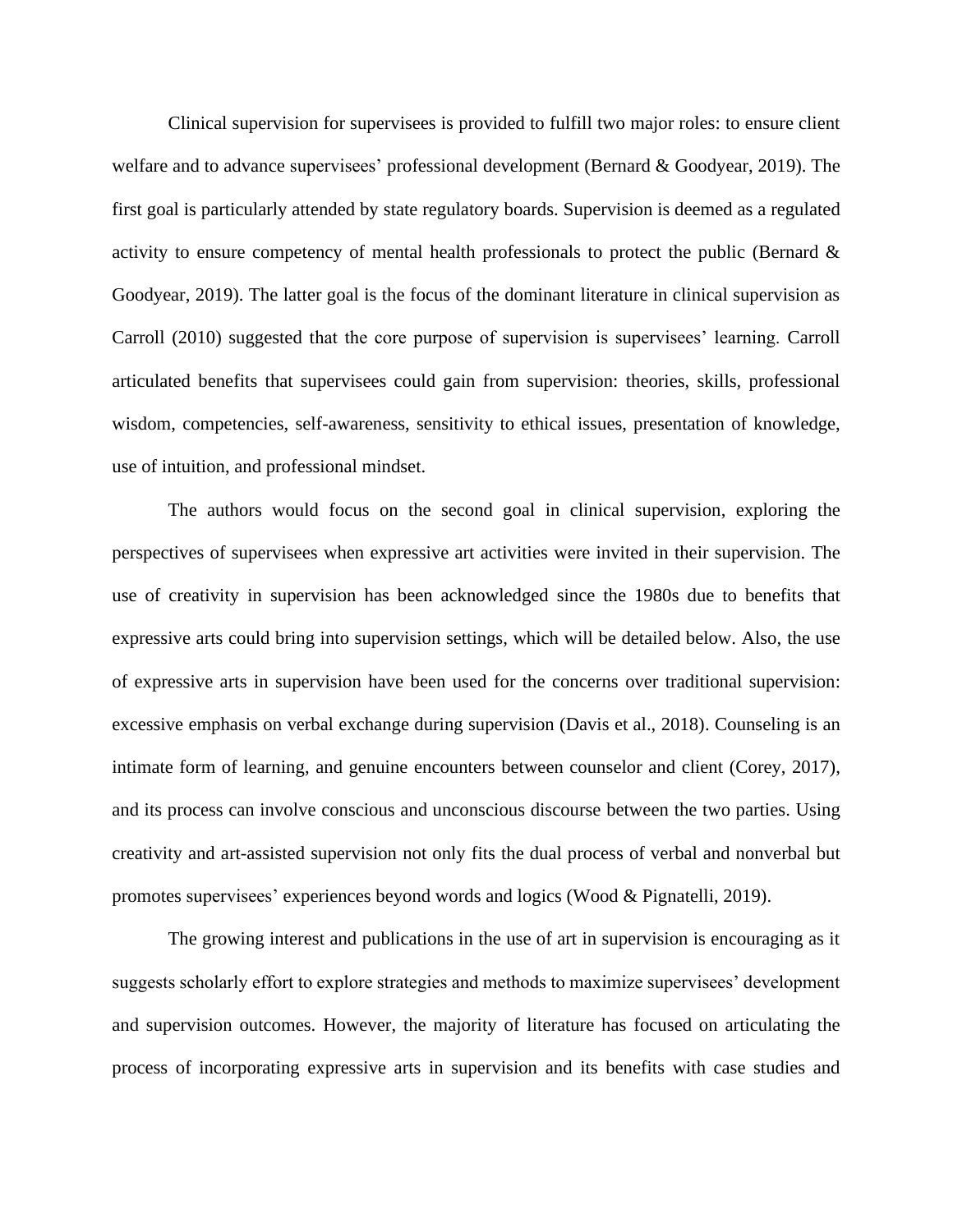vignettes, rather examining supervision using creative arts through scientific ways. For example, searching through Academic Search Complete, PsycInfo, and Worldcat within the window between 1960 and 2021 resulted in less than 10 research-designed articles out of over two hundred of publications with the topic of supervision and expressive arts. To establish legitimacy and provide evidence of this alternative way of supervision, more intentional effort to demonstrate its effectiveness through research designs is called for.

In this paper, the authors share a research project of art-assisted supervision through Interpretative Phenomenological Analysis, which was implemented as an effort to examine the applicability and the effectiveness of art activities in a supervision setting. Additionally, the authors distribute the outcomes of this study and its validity through articulation of practicum students and suggest a potential supervision format to supervisors and counselor educators.

#### **Supervision Using Art Activities**

A search of the literature, such as Academic Search Complete, PsycInfo, and Worldcat reveals that scholarly endeavors to bring the attention of art activities into supervisory contexts started in the 1980s. Stephens (1984) pioneered a non-traditional approach, combining verbal and musical components to group supervision. Wilson et al. (1984) also attempted an experiment of art-based supervision for their practicum students. Since those forays into innovative supervision modalities, there has been an increase in researchers affiliating different expressive arts in supervision settings, ranging from visual arts, sandtray, mandalas, psychodrama, music, writing, and storytelling to dance and movement, has been made.

#### **Benefits of Supervision with Expressive Arts**

Researchers have provided rationales for incorporating expressive arts into supervision settings. First, supervision combined with expressive arts contributes to a balanced learning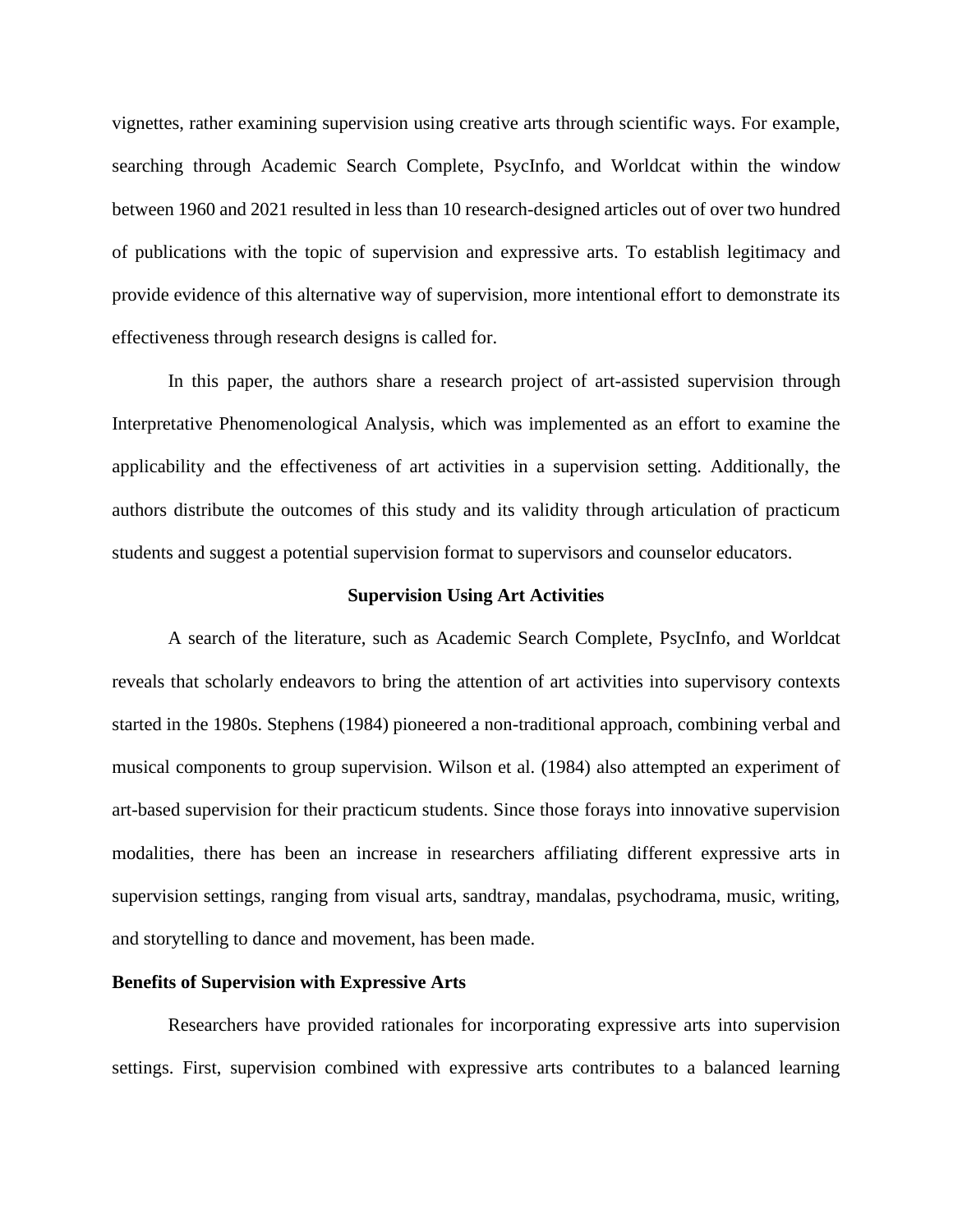between emotional and intellectual areas for supervisees. As Davis et al. (2018) pointed, cognitive and linguistic aspects have prevailed in supervision articles that led to a tendency for development of the left hemisphere of the brain for concrete tasks such as diagnosis and treatment planning (Jackson et al., 2008). As a result, supervision trainings are more likely to overemphasize the attainment of specific techniques (Laughlin, 2000) as they leave out the focus of the development of capacities for intuition and insight-gaining (Clarkson & Leigh, 1992). However, exercising expressive arts activates the channel to the right hemisphere of the brain and promotes intuition, emotional sensitivity, and insight (Carnes-Holt et al., 2014). The use of creative approaches in supervision can help supervisees develop both analytic and intuitive dimensions (Wilkins, 1995), which meets the needs for integrating verbal and nonverbal functions (Clarkson & Leigh, 1992).

Second, supervision integrating expressive arts promotes self-awareness and insight into supervisees as well as their clients (Bowman, 2003; Gladding, 2005; Lahad, 2000; Markos et al., 2007; Purswell & Stulmaker, 2015; Stark et al., 2011). Arts used in supervision tap unconscious realms of supervisees, liberating them to explore their inner space. This switch from external attention to the internal world allows supervisees to explore self-confrontation and self-expression (Jackson et al., 2008). The transition to inner world exploration is possible because the symbolism expressed through art mediums activate a safe environment for supervisees (Fish, 2008). This safe atmosphere enables supervisees to feel free expressing themselves (Graham et al., 2014; Jackson et al., 2008; Markos et al., 2007). Under this nurturing and protective condition, supervisees encounter their surfacing issues and their inward feelings through externally visualized art tasks and come to reflect their experiences. This reflection allows supervisees to gain insight into how these issues affect their counseling relationships (Bowman, 2003; Lahad, 2000; Liberatia & Agbisit, 2017; Neswald-McCalip et al., 2003; Purswell & Stulmaker, 2015). Importantly,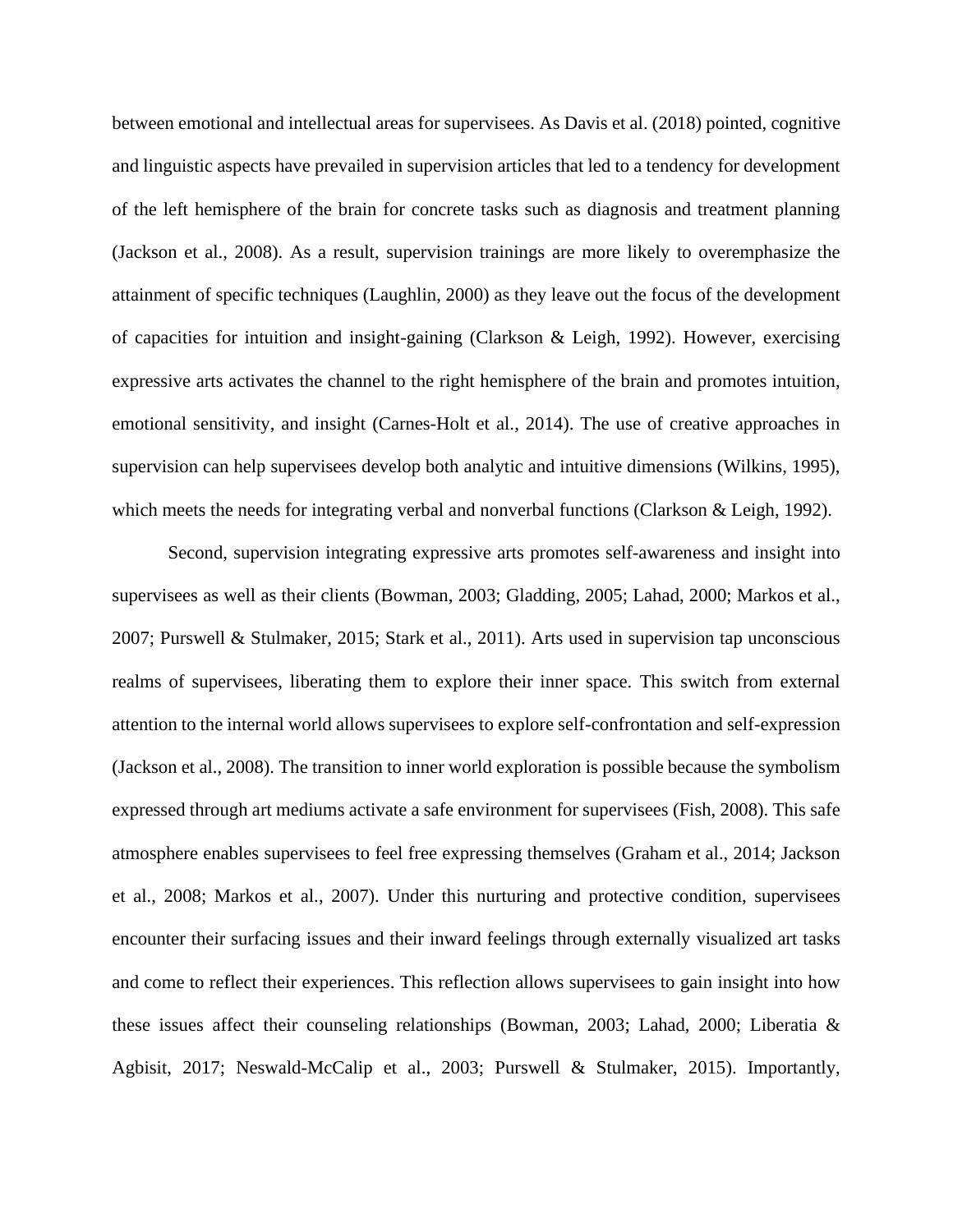increasing self-understanding and self-awareness facilitate the resolution of supervisees' struggles affecting counseling relationships (Lett, 1995) with improved case conceptualization, which ultimately has to do with client care (Stark et al., 2011).

Third, the use of art medium in supervision furthers supervisees' professional learning. It is shown that first-hand experiences through expressive activities, such as art therapy, poetry, and psychodrama, enhance supervisees' empathy toward their clients and increase understanding of others' perspectives (Bowman, 2003; Gass & Gillis, 2010; Lahad, 2000; McNichols & Witt, 2018; Stark et al., 2011). Considering empathy has a positive correlation to creativity (Carlozzi et al., 1995), benefits from creative supervision should not be underestimated since empathy is connected to counselor effectiveness (Jackson, 1986). By engaging themselves in art tasks, supervisees come to better comprehend advantages of art tasks and are eventually more inclined to use arts for their counseling sessions. Bowman's study demonstrated this propensity between the experiences of artmedium during supervision and applicability of art tasks to counseling practice. In this study, some participants who had never utilized arts for their counseling sessions found that an art medium has therapeutic effects, reporting their intention to bring art intervention for their clients. Through their own experiences, they develop "a clear sense of what it might be like to be a client who was asked to engage in the same exercise" (Neswald-McCalip et al., 2003, p. 225), realizing benefits of art tasks.

#### **Other Research Trends**

Some studies were performed to provide practical guidance for supervisors and to offer a conceptual framework in explaining the potentiality of art-employed supervision. Wilson et al. (1984) tested art-based supervision with their practicum students in a graduate art therapy program to identify specific skills for successful supervision. Out of the study, they recommended that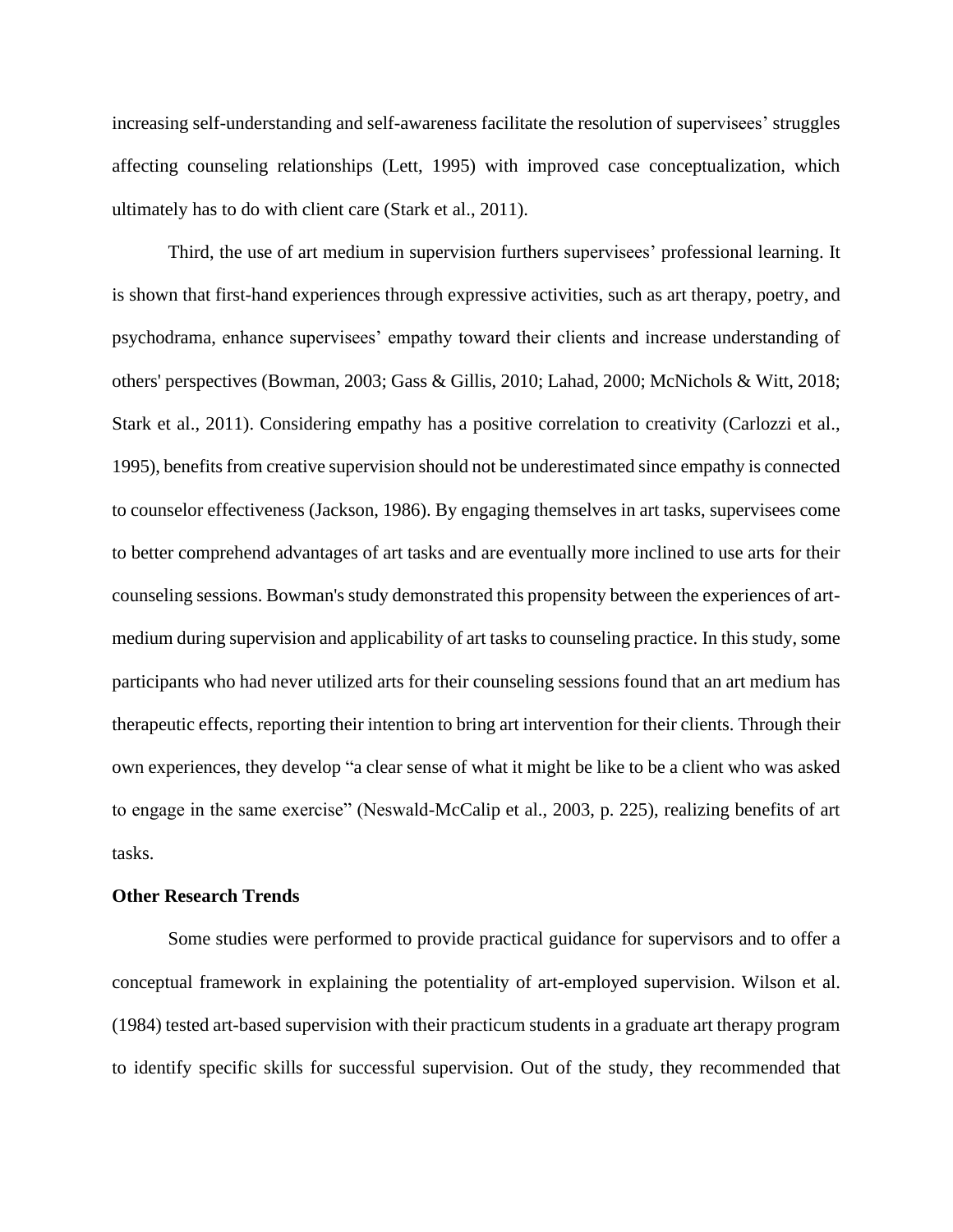supervisors be aware of parallel processes between their own experiences with their supervisee and those of the supervisee with their client. Liberatia and Agbisitb's (2017) attempted to conceptualize how experiential learning through art-based supervision could occur. To explain this process, they introduced the art practice model that was initially suggested by Deaver and Shiflett (2011). The model illustrates a circular process presenting interactions among creation of imagery, generation of knowledge, and stimulation of thought. Deaver and Shiflett described how this circular process could lead to supervisees' experiential learning: the visualization of art medium facilitates supervisees to look at their case from multiple perspectives, and active reflection through the visualized art medium enables supervisees to transform art activities to meaningful and constructive learning. In review of studies of supervision in conjunction with arts, it was concluded that this topic started off with the purpose of offering practical guidance to supervisors. Then, it gradually delved into queries to explain the dynamics that contributed to supervisee's growth through the supervision utilizing art medium. Currently, the research was developed to a point addressing a conceptual framework explaining its operation.

#### **Purpose of Study**

Supervision models incorporating expressive art activities are continuously evolving to ensure supervisees' learning and growth. Constant attention in research to art-assisted supervision demonstrates the value of expressive arts and its benefits for supervisees. However, as addressed above, to establish the use of art in supervision as a valid and credible supervision model, datasupportive approach is needed. This study is intended to provide empirical research data for the supervision approach of integrating arts to examine its practicality and its influence on the professional development of counselor trainees. This study draws in-depth narratives of the supervisees in this project regarding their experiences and perceptions when supervision using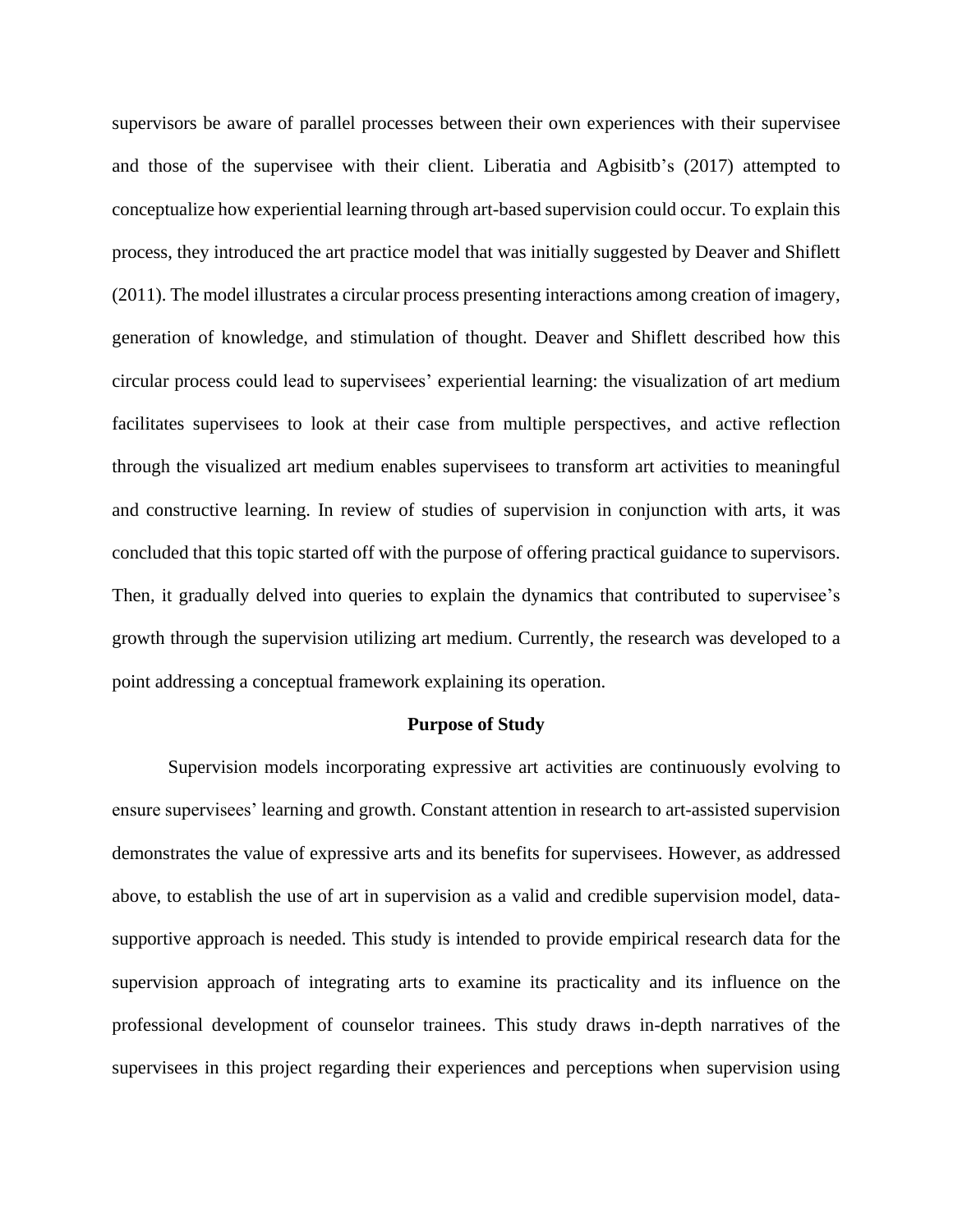expressive arts is combined during their practicum. The authors intended to examine the supervisees' perceptions of how this supervision modality may facilitate their learning and growth. They constructed the following research questions to understand practicum students' experiences and their perceptions of the influence of using arts on their developmental processes: (a) how do supervisees perceive the influence of the supervision using expressive arts on their professional development?; and (b) how do supervisees perceive the influence of the supervision using expressive arts on group supervision process? The authors define art-assisted supervision as the one including expressive art modalities such as painting, architecture, sculpture, literature, music, performing, and cinema arts.

#### **Method**

Answering research inquiries necessitates the in-depth exploration of subjective experiences of participants (Gaffney, 2020) in relation to the phenomenon of group supervision utilizing art activities. Interpretative Phenomenological Analysis (IPA) was chosen as the method aligned with research aims. IPA endeavors to obtain a detailed examination of participants' experiences and thus a profound understanding of their perception on events (Smith, 2009; Smith & Osborn, 2008). The purpose of IPA is to explore individuals' experiences in-depth and understand how they make sense of their lived experiences such as "what is it like to be experiencing this or that for this particular person" (Eatough & Smith, 2008, p. 181). Aligned with the purpose in IPA, we intended to gain rich data by probing deeper into phenomenological experiences and perceptions of the supervisees when a non-traditional type of supervision was employed in a traditional group supervision setting. Specifically, we examined how the participants understood and identified the impact of art-used supervision on their professional development and group supervision process.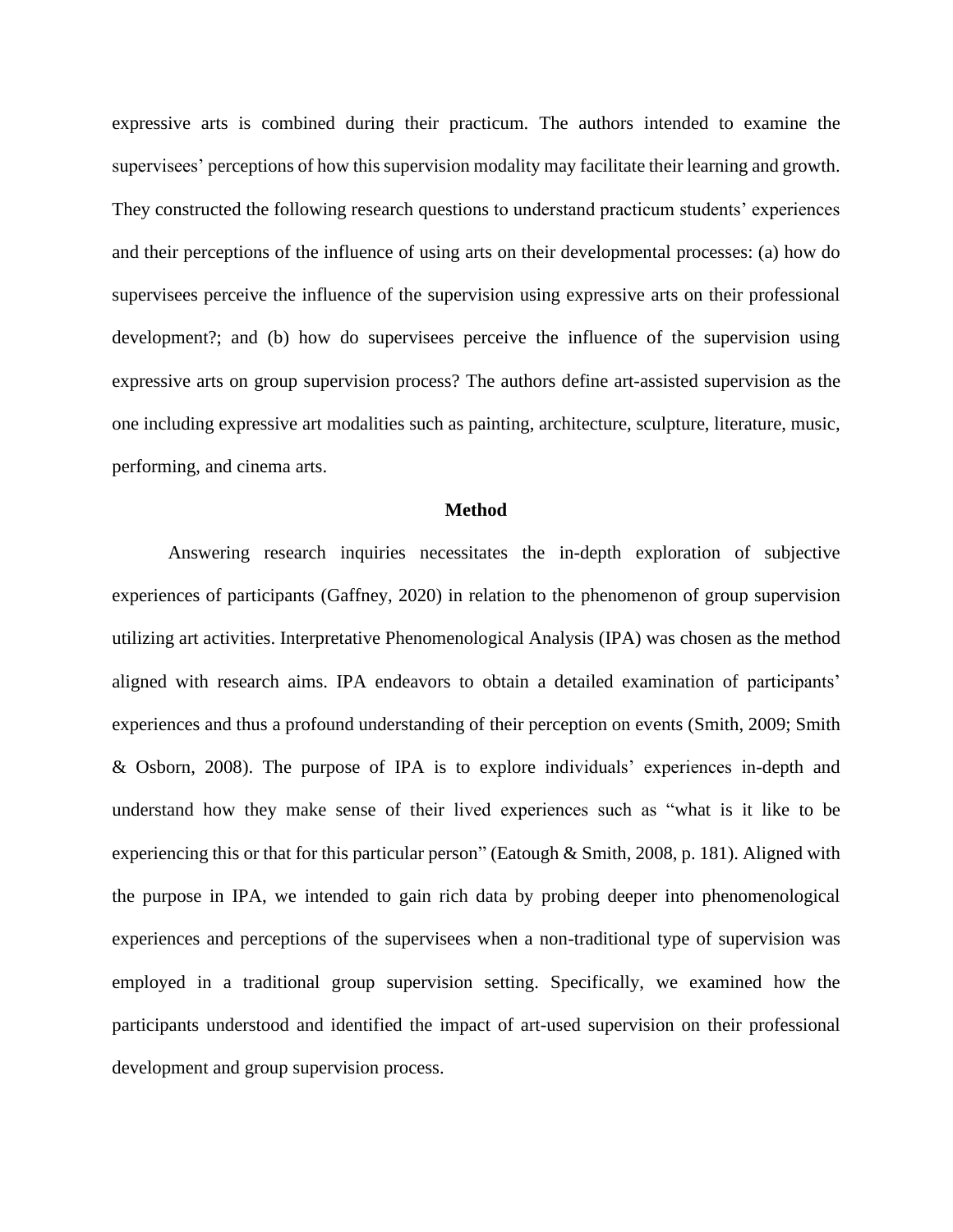IPA studies are usually comprised of a single case or a small number of participants and often have a homogenous sample (Gaffney, 2020), which justifies the small size of participants in the same supervision group. Data was collected through semi-structured interviews. Interview questions were constructed to delve into the supervisees' experiences on when group supervision invited art tasks. Art activities employed in this project were an instructional game, candle meditation, visual analogy, writing, drawing, and sandtray.

#### **Participant Eligibility and Recruitment**

Before this research project was implemented, the primary author sent emails for participant-recruitment to a group of practicum students at a CACREP-accredited Midwest university, detailing the entire research process and its purposes. Through the email, the potential participants were informed that the primary author, independent from the course, was the one who would conduct this research, and the second author, the instructor of their practicum, would design supervision using expressive arts. They were also aware that the second author would not participate in this project until the completion of their grading to assure confidentiality and anonymous data analysis. Three supervisees were recruited out of this process. This study was approved from the Institutional Review Board (IRB) of the university where the research was held and followed ethical standards according to the American Counseling Association (ACA, 2014) *Code of Ethics*.

#### **Data Collection and Analysis**

The primary method of collecting data was the combination of focused-group and individual interviews contingent on the availability and preference of the supervisees. To grasp holistic perceptions and experiences of supervisees, semi-structured interviews were conducted intentionally throughout the semester in the beginning (third week), middle (eighth week), and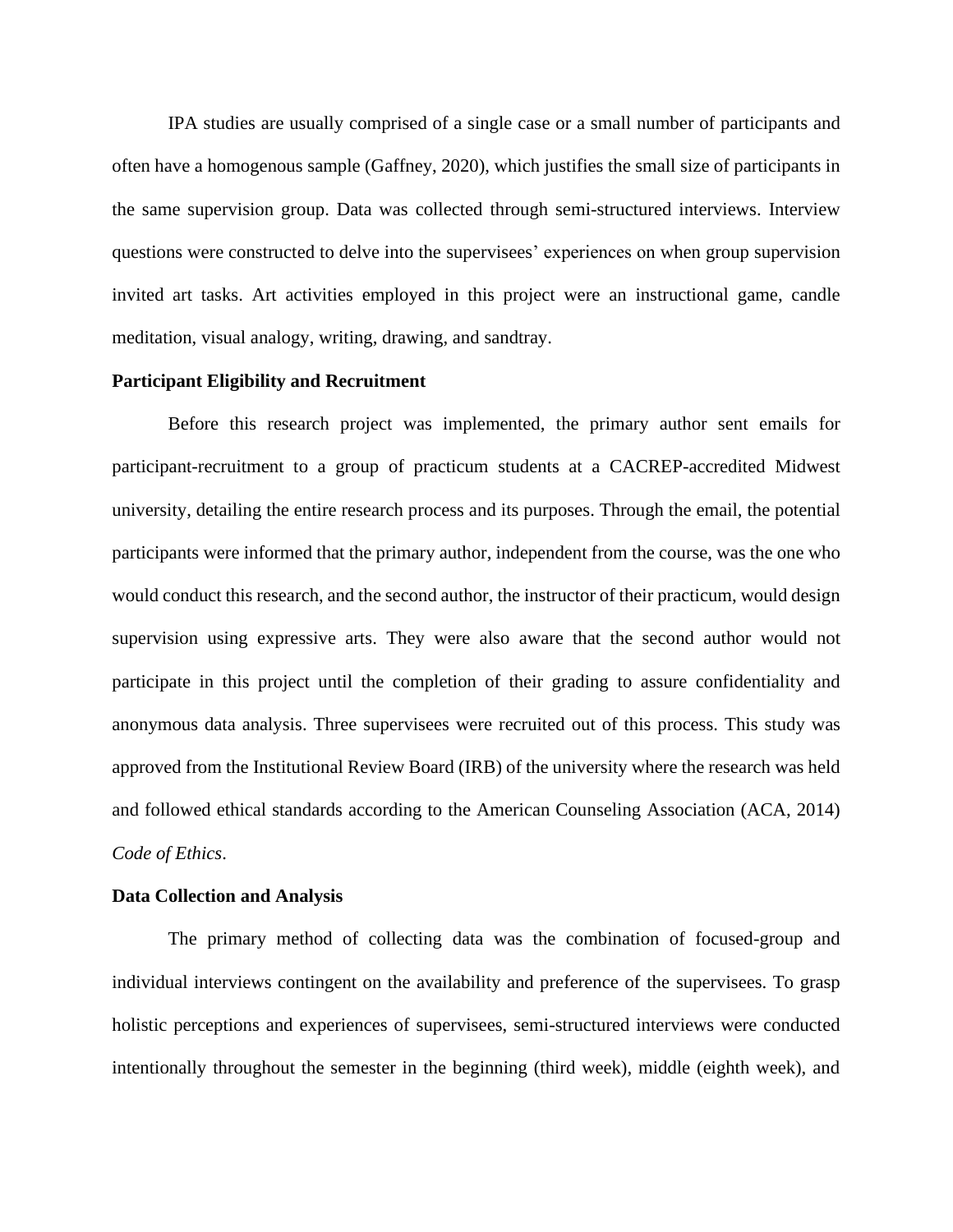final (fourteenth week) phases of the academic semester calendar. Interviews lasted 45-90 minutes, and for data retrieval and analysis, interviews were recorded with electronic devices. The primary author solely connected all the interviews either focused-group or individual. Four individual and two focused interviews were gathered through the semester when this research project was performed. She transcribed all the recordings. Pseudonyms were assigned to all supervisees.

The data analyses comprised two cycles of coding, following Saldana (2013). First, the primary author started from open coding. This open coding was based on content, description, and process of all resources. For example, phrases such as, "Allow the members to be vulnerable," "It's o.k. to be wrong," "I get it now," "It push me outside of my warehouse," "When I see you being confident but then see you struggle," and "We were in the same page…it definitely bring us more on some different levels" were coded from the transcripts. These codes explored participants' actions and emotions (process coding), intra-and interpersonal experiences (emotion coding and narrative coding), values, attitudes, and beliefs representing their perspectives (values coding) in response to their experiences in supervision process.

The goal of second cycle of coding is advancing the codes from the first cycle to categories and conceptual organizations (Saldana, 2013). For this process, the primary author utilized pattern and axial coding and theoretical coding. Grounded in many codes that she developed in the first open coding, grouping those codes into a small number of sets, themes, or constructs was attempted. Pattern coding is a way of grouping, linking data fragments through coding to particular topics or themes. This linking process led her to create categories. Then she developed over-arching patterns or themes beyond codes and categories. For example, ten themes (see the table 1) including acceptance of and support for differences, connection at a personal level, the power of visualization, and increasing toolbox were determined through linking process from the first cycle codes. The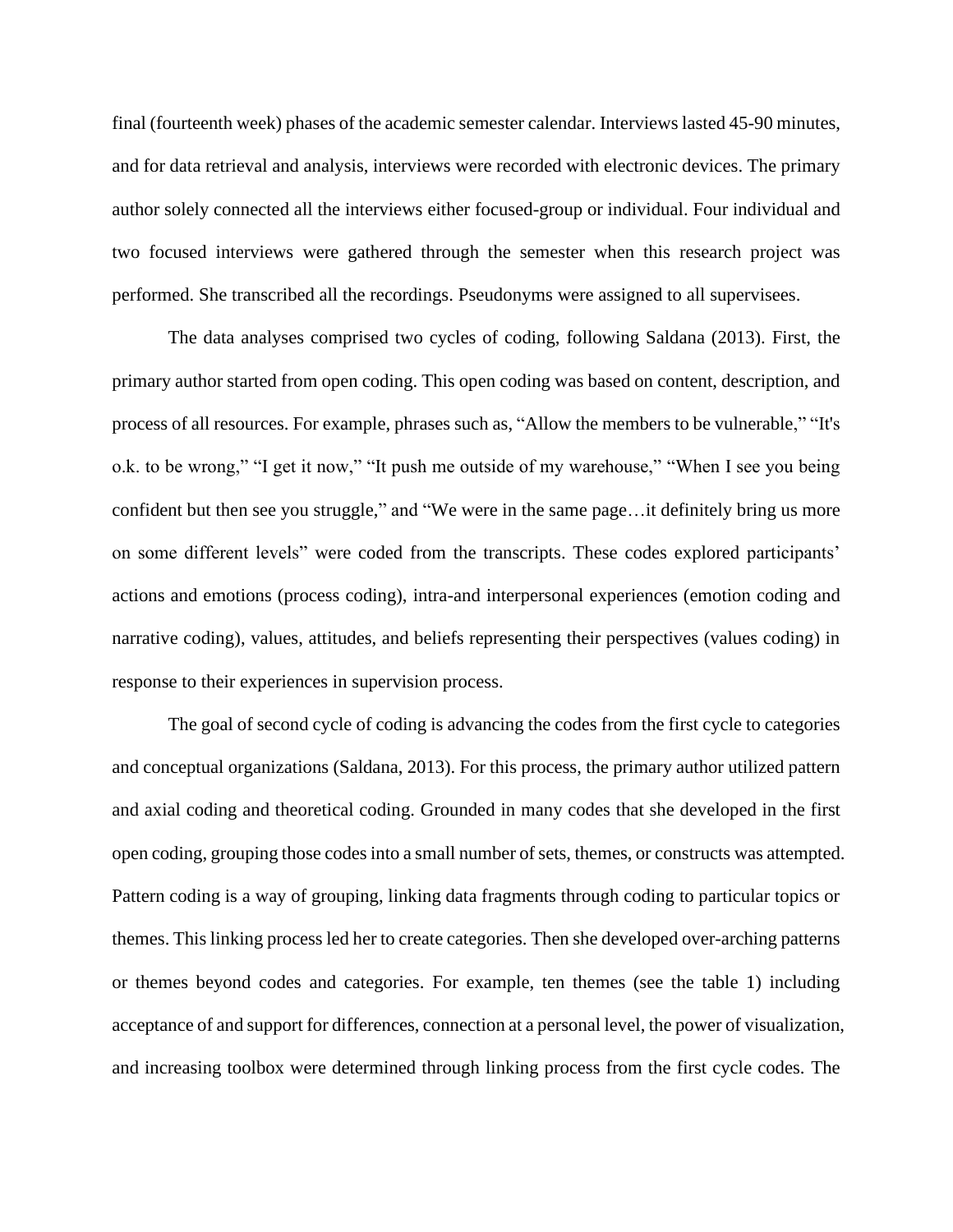primary author also tried axial coding, which determines which codes are the dominant ones and which ones are less significant. Axial coding provides a hierarchy of the categories where a category specifies subcategories with properties of the category (Charmaz, 2010). Through axial coding, she identified which codes or patterns need more attention considering research questions and areas emphasized by the participants. The five themes corresponding two constructs in the table 1 were arrayed according to the levels of dominancy. Then, theoretical coding was employed to integrate themes and constructs developed in the pattern coding to find primary themes of the research. In this study, two constructs of facilitating group cohesion and professional learning were organized. All of those coding processes simultaneously involved constant comparison of data.

#### **Efforts for Validity**

The Interpretative Phenomenological Analysis (IPA) is concerned with whether researchers seek in-depth lived experiences of participants and see data through their lens. Even though findings are from the participants' account, researcher's role in research development is acknowledged as they engage in interpreting the participants' understanding of their experiences through their own conceptions (Biggerstaff & Thompson, 2008). To minimize potential bias in the data analyses and to increase reliability, the primary author invited the other author to do a peer debriefing after the gradings of the participants were officially submitted to avoid a conflict of interests. Peer debriefing is a process in which a peer takes part from reviewing transcripts and developing themes and categories in the data to auditing results (Spall, 1998). In qualitative research, peer debriefing is a powerful way of enhancing trustworthiness of findings (Smith, 2009). The peer debriefer of this project extensively attended all the steps of data analysis in order for the primary to manage threats to trustworthiness. The primary author also practiced reflexivity, in which she kept researcher identity memos throughout the data analysis processes. The researcher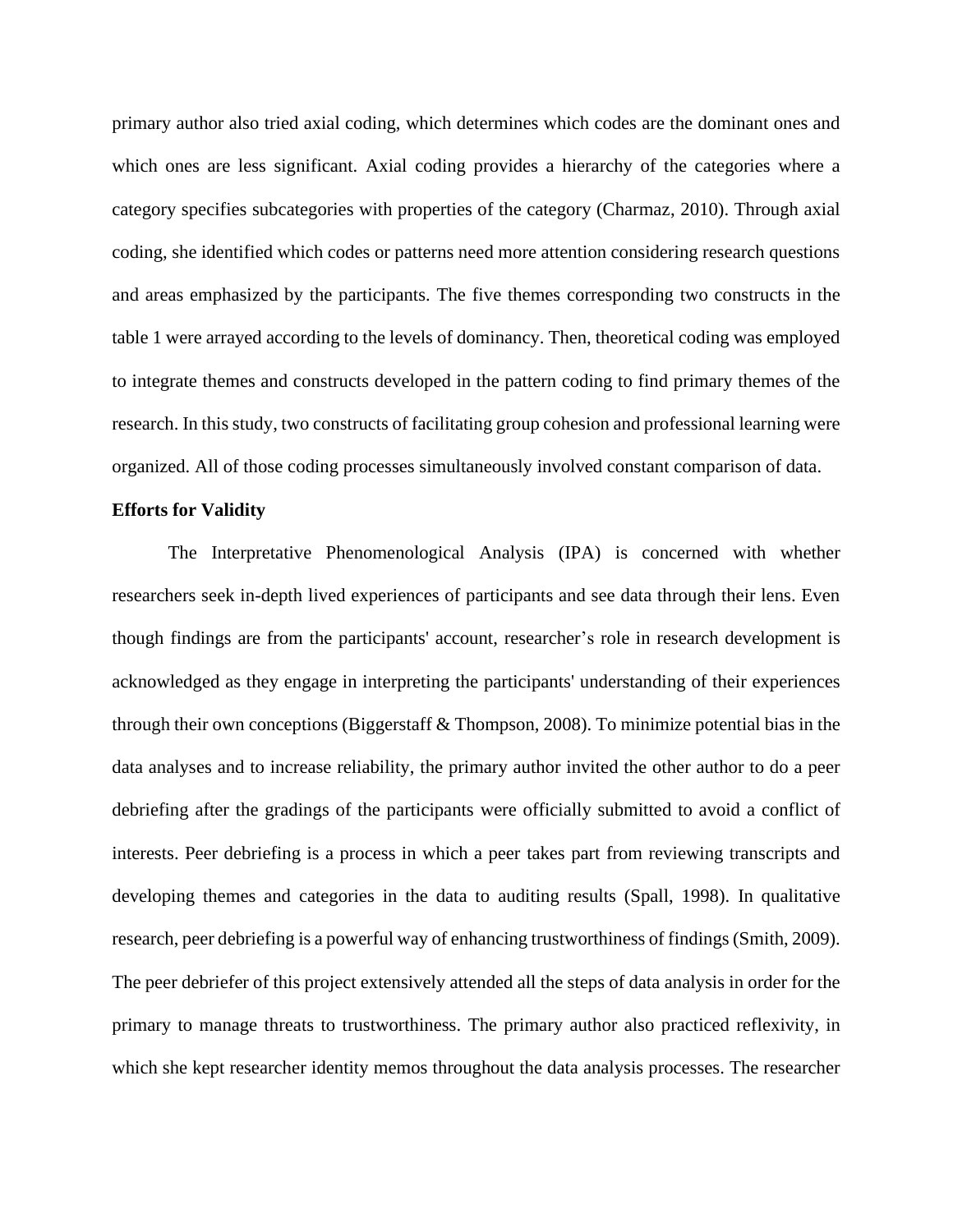identity memo is suggested by Maxwell (2005) as a way of becoming aware of prior concepts and beliefs of researcher and their effects on research. The primary author constantly engaged in this reflective process through researcher identity memos to monitor the potential impact of her bias on the data analysis processes.

#### **Findings**

Ten major themes emerged from six interviews and were clustered into two superordinate constructs of facilitating group cohesion and professional learning. Facilitating group cohesion was explained with five themes through: (a) equalizing all the group members; (b) acceptance of and support for differences; (c) sharing vulnerability; (d) connection at a personal level; and (e) experiencing universality. The other construct of professional learning was also formulated based on five themes: (a) increasing awareness; (b) the power of visualization helping better understanding clients; (c) a better communication tool; (d) witnessing growth; and (e) increasing toolbox. Table 1 exhibits the major constructs and themes to each construct.

Table 1. *Constructs and Themes*

| <b>Construct 1 Facilitating Group Cohesion</b> | <b>Construct 2 Professional Learning</b> |
|------------------------------------------------|------------------------------------------|
| Equalizing All the Group Members               | Increasing awareness                     |
| Acceptance of and Support for Differences      | The power of visualization               |
| Sharing vulnerability                          | A better communication tool              |
| Connection at a personal level                 | Witnessing growth                        |
| Experiencing universality                      | Increasing toolbox                       |

#### **Construct 1 Group Cohesion: By Equalizing All the Group Members**

The supervisees commented on how expressive art activities contributed to linking every

member on the same page regardless of their positions. Amy said:

[I have] seen her [doctoral student as a co-supervisor] be silly, and goofy, and like playing games together, that was really cool. So, I thought that really helped everybody kind of get out of there, take their front down, and be able to be, you know, normal like friends... especially when Charlie [instructor] played with us... It was fun...it was an equal setting...He [the supervisor] was participating…The whole group cohesion thing was huge.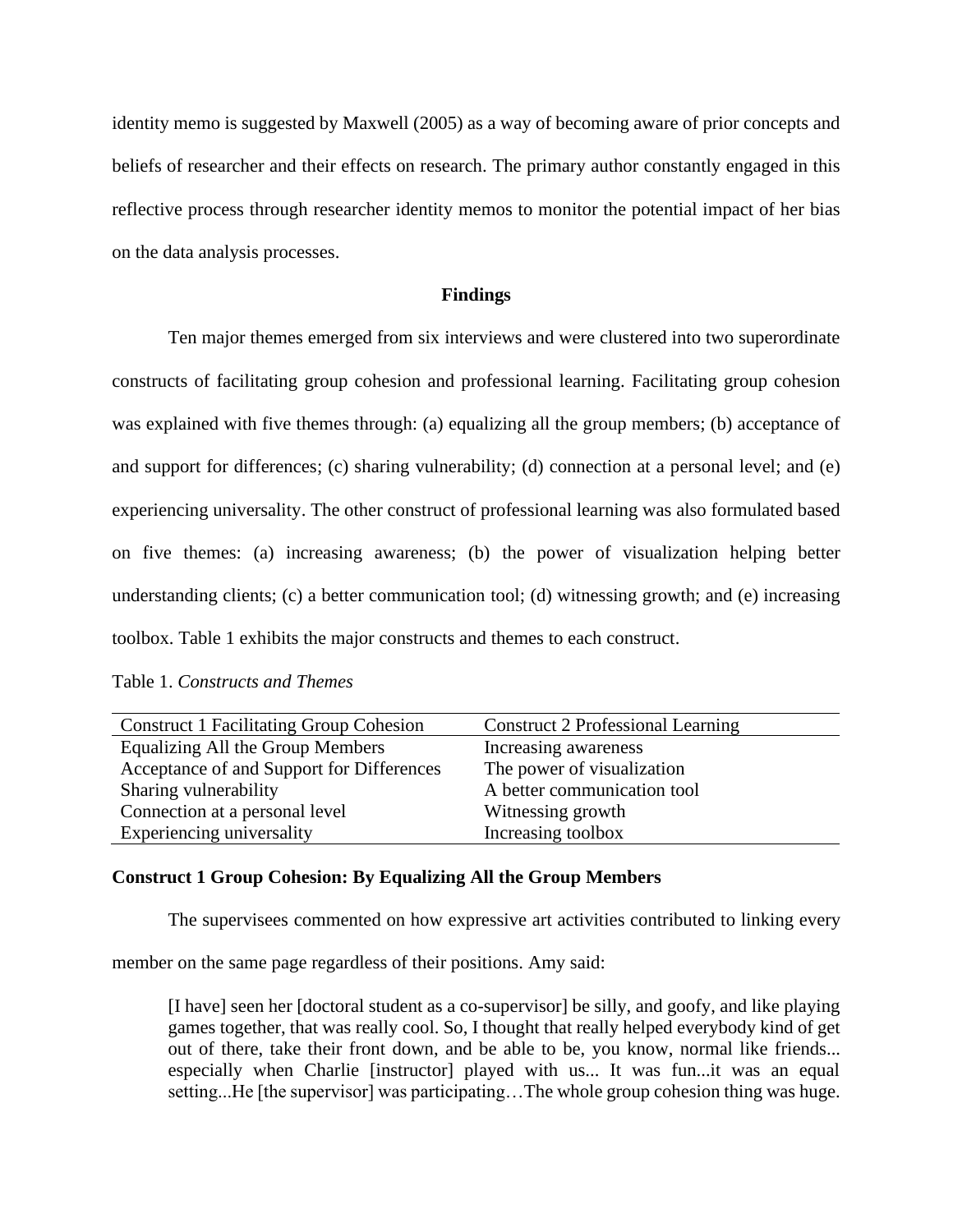I think it did connect us with Charlie and Chu [co-supervisor] a little bit because they weren't our level. [However], when we did the game, when we did the meditation, put them [together]...we are more able to discuss things and more literal sense.

Amy thought activities, such as an instructional game and meditation, played an encouragement

for every group member including instructors to be involved to discuss and share their experiences

at the same level. She believed the experience of being equal contributed to group cohesion.

## **Construct 1 Group Cohesion: Through Acceptance of and Support for Being Different**

When supervisees shared what they meant through their art tasks, they realized how they were not only similar but different. Interestingly, this recognition of differences among group members served as a catalyst to group cohesion. Jane supported this idea with her reflection:

It [art activity] kind of helped us to become aware of one another as far as like our similarity but our differences...[Art activities] bring us closer in more like cohesive as a group because we all recognize like, "Yes, we are doing similar things because we're all practicum together, we're all stressed out, we're all seeing clients here." But, at the same time, like, we're all each time doing our own thing. At the same time, we were handling, approaching potentially different ways...almost like be grateful of differences we all possess.

Jane remembered how art tasks revealed differences in the common denominators among the group members such as being in stress during their practicum. When the members shared their own experiences through expressive arts, Jane realized how each member differently approached and processed the common parts. She valued the differences, which manifested her acceptance and support for being different. Amy also briefly added, "There's a lot of support for the differences that all we have, there's a lot of learning from each other." Appreciation of differences in-group members contributed to making the group cohesive.

## **Construct 1 Group Cohesion: Through Sharing Vulnerability**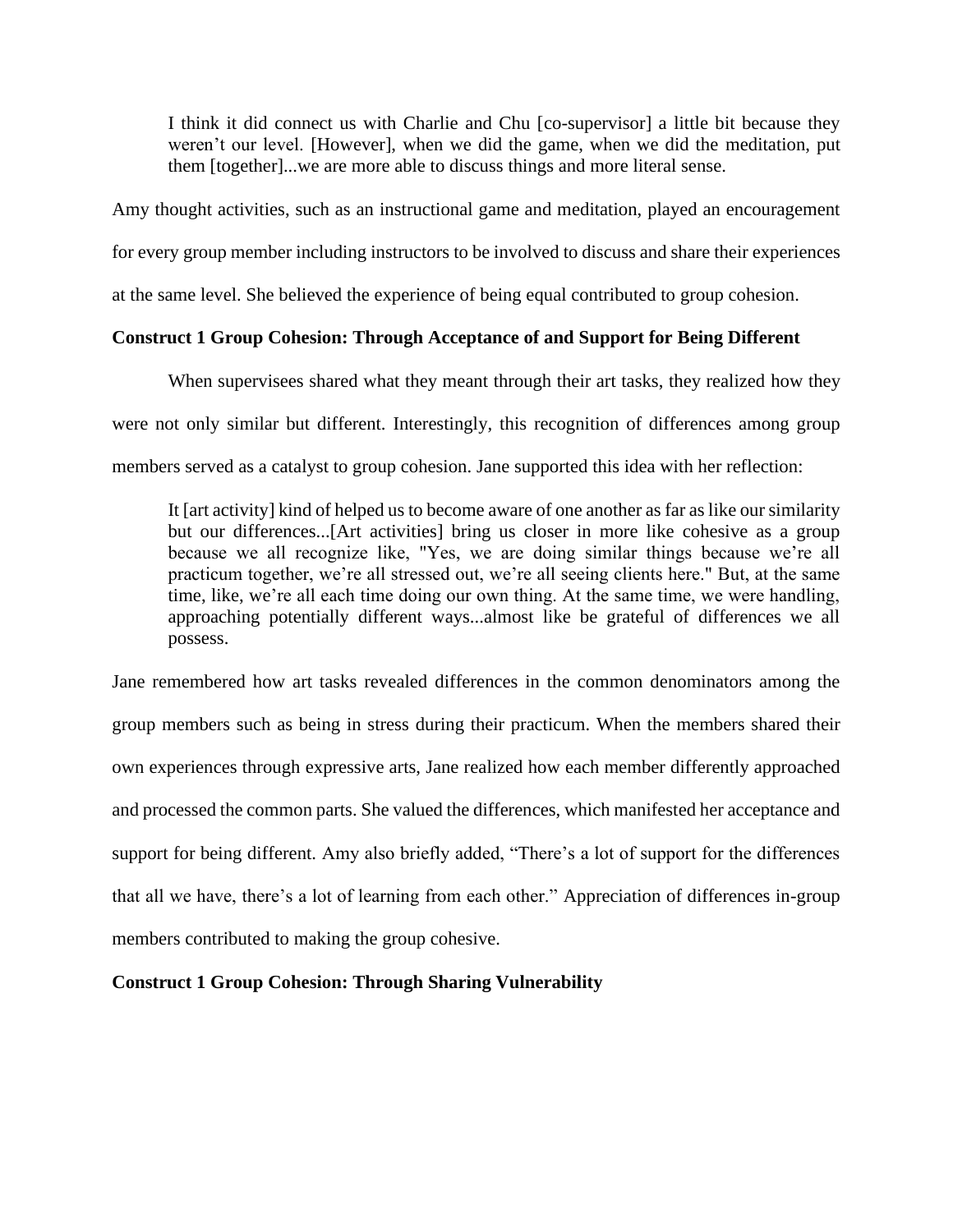Another power of supervision with expressive art is that it channeled moments of sharing vulnerability of group members. From one focused interview, Amy and Jane respectively commented:

I had no idea what to do in the situation. And I think me staying that kind of vulnerability probably did cultivate a little more intimacy in the group...I think that created a level of comfort with the group because like seeing a person [myself] who is generally, relatively self-assured and has a high level of self-efficacy… [but] acknowledging that in fact I had no freaking idea of what to do with that moment.

Yeah, we were like definitely, bounce off each other, cause a lot of us like…despite like almost ridiculousness, you know, some of our thoughts, whatever, like 'Someone in the room like had at least, you know, crossed their mind, as well as anything.'

Amy thought her acknowledgement of vulnerability in not knowing what to do at a certain moment

with her client propagated members' connection in the group. Jane also knew that even with her

perceived ridiculous thoughts or feeling, there would be someone who experienced the same thing

as her. The experience that other members are like me seemed to promote a sense of "us."

## **Construct 1 Group Cohesion: Through Connection at Personal Level**

Expressive arts enabled group members to share personal things. With one activity asking

members to answer three given questions, Jane shared:

It kinda helps us grow and get to know each other better because there were certain things with questions that were asked that you could've gone like more personal. Um, some people like mentioned their family, their relationships, or…I know in my answers I mentioned like heart ache. So, it's like even though it was just three questions that we answered, we just kinda gave answers of two or three sentences for each one, there was so vulnerability in that.

Through sharing answers to the questions, supervisees naturally became open to how they chose a

certain response, which sometimes conveyed vulnerable and personal information. Jane thought

this shared sensitive information within the practicum group bridged to the members' growth and

connection by letting them know one another better.

## **Construct 1 Group Cohesion: Through Experiencing Universality**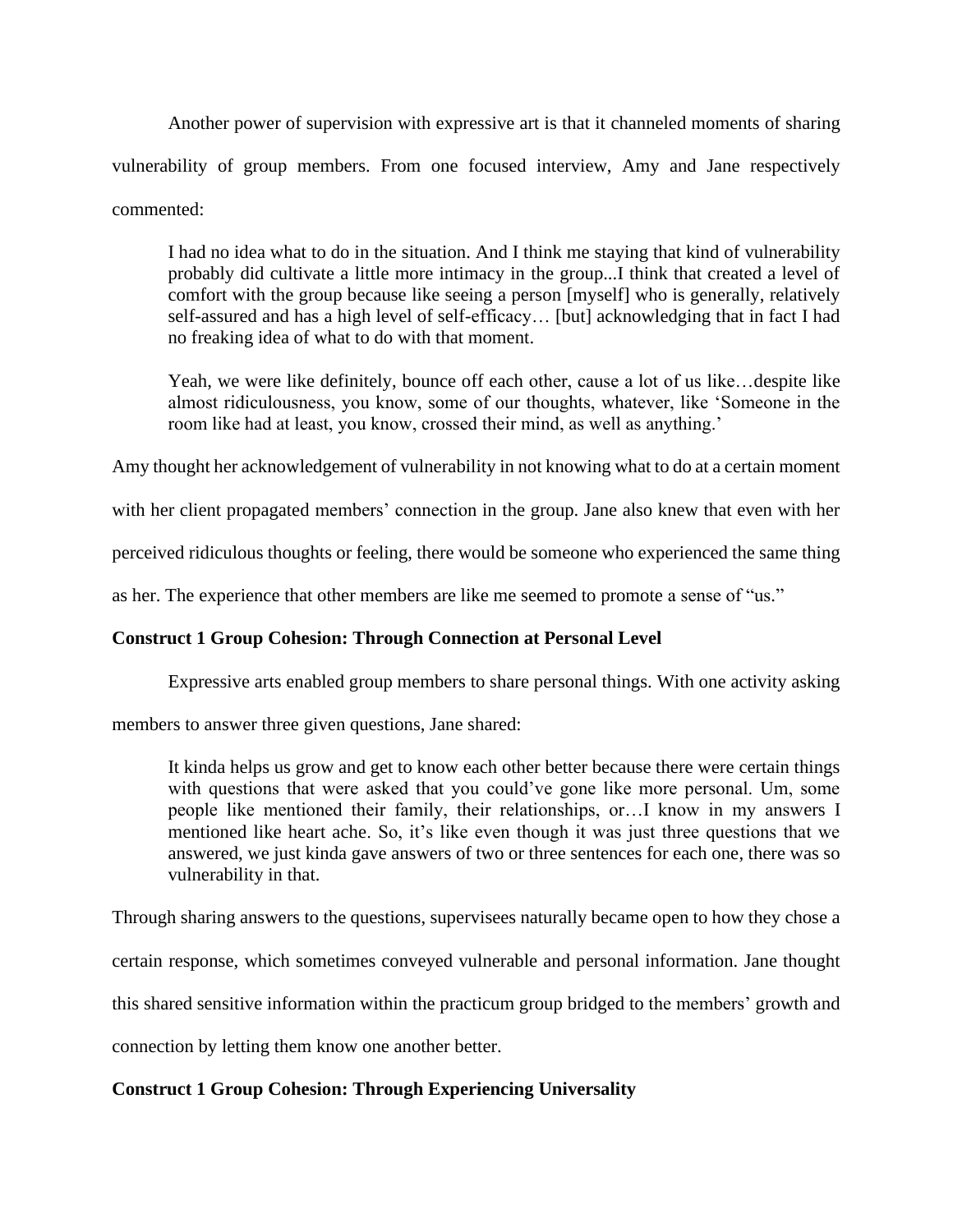Meeting actual clients and providing professional counseling service as a counselor is exciting, but at the same time it is challenging to practicum students. A drawing activity allowed the supervisees to express their struggles during their practicum journey. It also created an opportunity to recognize how other members similarly experienced difficulties and vulnerability. Amy voiced:

Even though somebody like Marine who I see as somebody who, it's funny to me because I see her, she's a mother, you know, she's married, she has a lot of experiences. I'm like, and when I see her struggle, I'm like, 'Really? Marine? How can you be struggling?' Because...hat's also my perception of who she is. Even too, like same her like. Even if I put her on the pedestal and see her struggle, 'I don't know what to do.' It definitely takes away some of that outside life experience and brings us all together counselors. I'm in the same practicum…We were on the same page even though we were in different words or paragraphs.

Amy talked about one member who seemed experienced and had no issues with sessions, but surprisingly turned out that she also struggled. Art activities naturally permitted the practicum members to confide their innermost challenges, which served Jane to feel like everyone was "on the same page;" a sense of universality.

## **Construct 2 Professional Learning Facilitated through Art Activities: Increasing**

## **Awareness**

Supervision assisted by art activities fulfilled the primary purpose of the practicum: professional growth as mental health professionals. The supervisees commented how this supervision increased sensitivity between them and their clients. Jane mentioned,

It [art activity] just kinda bring[s] like more self-awareness to those around me as well as maybe heighten[s] interact[tions] with my clients. So, just mostly like a professional kind of way that [it] is impacting me.

Similarly, Amy added how a group sandtray activity reminded her of the importance of the relationship with clients that should be first set in counseling.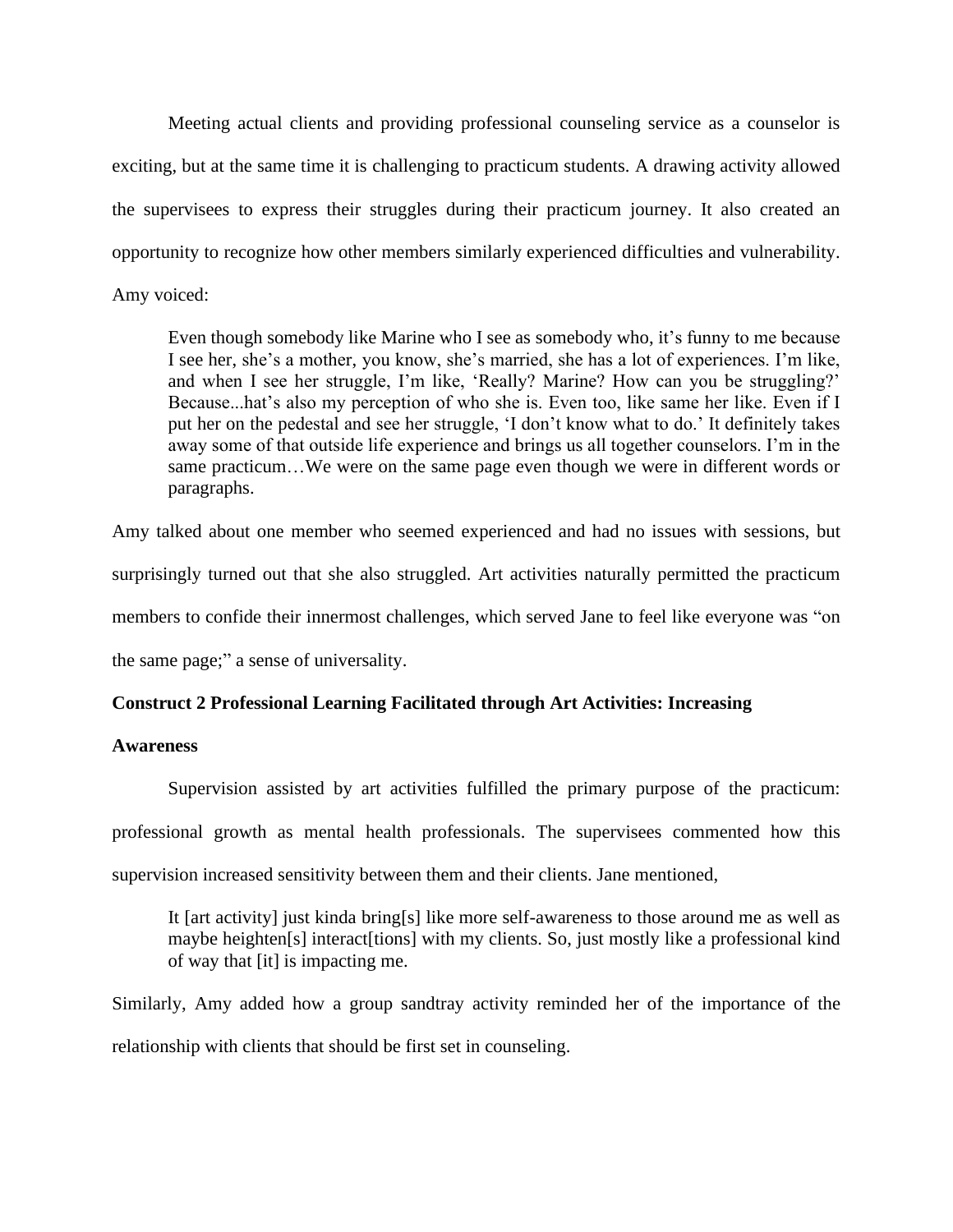We were working on our relationship. Before even we saw clients, before we even had things out, before even we trusted each other to get feedback. I think it [the sandtray activity] kind of made me realize how important the relationship is with our clients...in turn, it kind of reminded me, like, that relationship piece is so important.

As such, the supervisees perceived art tasks promoted their self-awareness of interactions and

relationships between themselves and their clients.

## **Construct 2 Professional Learning Facilitated through Art Activities: Power of**

## **Visualization Helping Better Understanding Clients**

Visualization through expressive arts was a strong tool, enhancing the level of

understanding of supervisees' clients. Amy said:

There are things I could pinpoint and pull out, that were creating that shell that was important. So, I drew that shell and me, trying to pull me into it. And um, just him [client] kind of like, it was one arm putting into like what was going on, like our stories or whatever. And one arm reaching to me, like he wanted me to come in, but he also was kinda, distracting me, little by little, I guess... [the drawing] made me aware that stories of the client were telling... [it] helped me realize like where he was in relation to the story…in relation to me.

Through a drawing, Amy symbolically depicted a situation presenting where the client was

positioned and how she approached her client. The picture left her with a clearer understanding of

her client and her perception of the client. She was able to conceptualize the case in a holistic

perspective, bringing her awareness that she could not comprehend before.

## **Construct 2 Professional Learning Facilitated through Art Activities: A better**

### **Communication Tool**

Supervisees experienced how discussions via art activities facilitated understanding of

different perspectives. Interestingly, they said comprehending differences through art medium was

easier than just verbal communication. For example, Kristy attested,

That is very obvious with our group, especially, because I'm CBT [and], Marine is personcentered. There are a lot of situations in which she and I are, like we don't, we can't be on the same page necessarily. We try to get the same book, but I don't think we are on the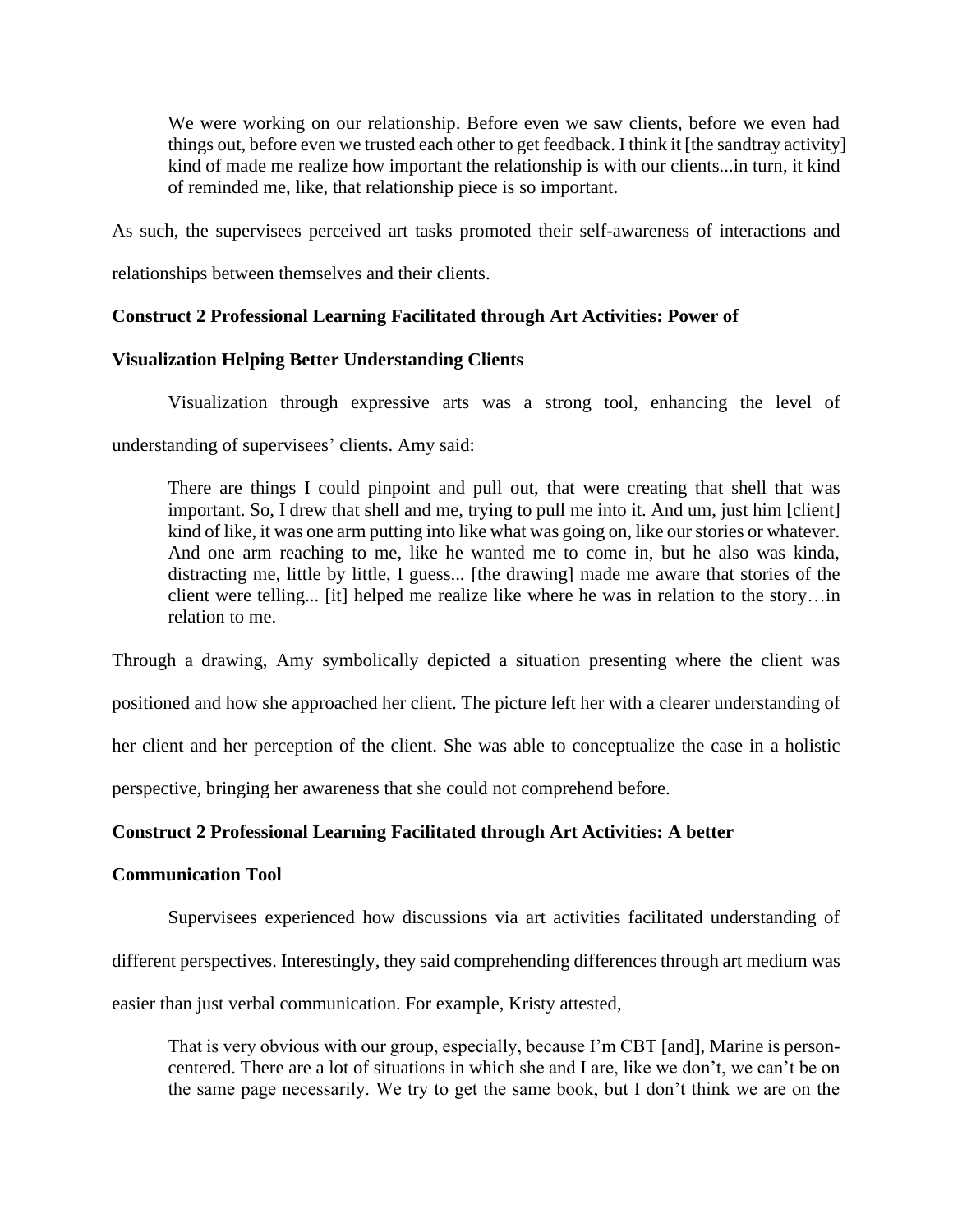same page. And I think that [drawing] activity was a really good one because I could see exactly how she was looking at it and exactly like what her thought process was behind, how she was kind of interacting with that client.

Kristy acknowledged how one member differed from her in terms of theoretical orientations and counseling styles. However, through a painting activity, she came to understand the member's approach to counseling. Jane also added how drawing would aid deciphering the meaning of her message when the other does not grasp:

Well, if you didn't understand what I would be saying, like verbally, through this drawing, you could understand it better.

Supervisees agreed visualization through art served as another communication tool that facilitated

understanding of differences.

## **Construct 2 Professional Learning Facilitated through Art Activities: Witnessing Growth**

Art activities for supervision can even turn into a visual history for supervisees, showing their growth throughout the practicum. Through sandtray activity, which was performed both in the beginning and at the end of practicum, all the participants acknowledged how the visual presentation through sandtray helped them realize their growth. Jane shared:

The sandtray that we did last week was kind of like, 'Where we are at now? And what we've learned? How we've grown? And how we feel about now like moving forward everything?' So that was kind of cool just to see how people have a sort of moved along and progressed. And just remind myself too personally, just like trying to figure it out 'Where I was at?' and trying to express in a differently, rather than you know just vocally.

Comparing the first and the last sandtray scenes respectively put Jane in retrospect how she was

in a different place at the end of the practicum. Similarly, Amy mentioned:

The first one looked so much more messy and scary, kind of. And the last one was, [the] color seemed brighter like, it just was weird, it's just different...I think like the confidence too...My confidence is a way more than before...[I] remember how silly it [the first sandtray] was, we were so scared [about meeting a real client].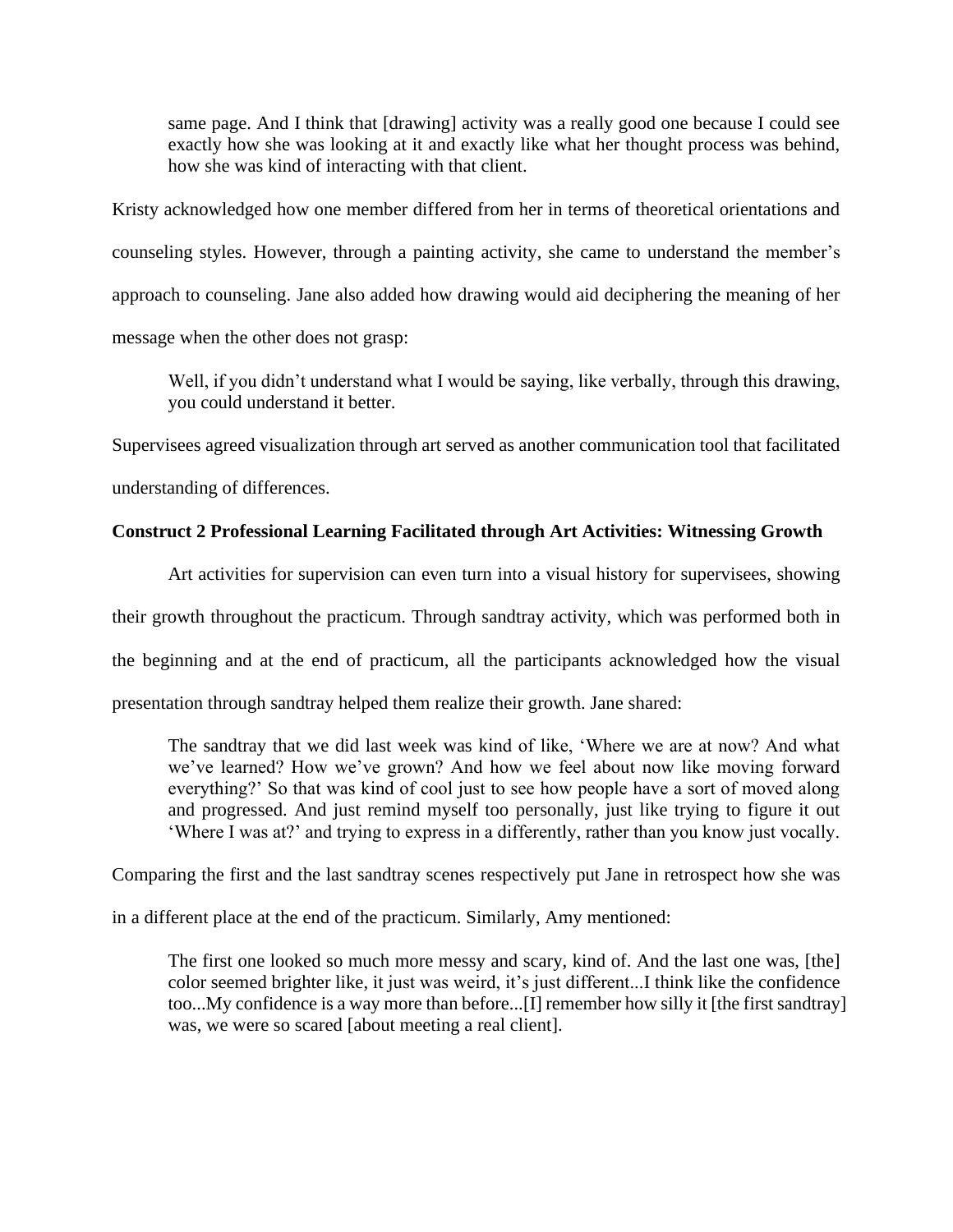Amy also observed how her first sandtray, which portrayed apprehension and anxiety for the practicum, was transformed into one manifesting her confidence. As such, visual representations through creative arts nudged the practicum supervisees to not only introspect the process of their practicum journey but serve as visual evidence for their growth.

### **Construct 2 Professional Learning Facilitated through Art Activities: Increasing Toolbox**

Art activities practiced during supervision were valuable references for the members' future practice in counseling. Experiencing these first-hand experiences of expressive art through their own cases led supervisees to understanding of its potential merits and gaining ideas for their own practice. Amy said:

I feel like I could do that [sandtray] with the client because I've done that with myself, cause we practiced it with ourselves, cause I've seen the way that Charlie's [instructor] facilitated these activities. And even if you did like art drawings instead of sandtray, you could be like, 'Oh, that's the way he facilitated his conversation…I kinda have some a little bit confidence, 'Oh, I know how to utilize, how approach, how to process it…group supervision kinda give those ideas.

By having direct experiences of applying these different art tasks to herself and watching how the practicum instructor implement expressive art tasks, Amy learned how these activities could be effective tools for her clients.

### **Discussion**

The current study sought to explore in-depth experiences of the practicum students during their practicum, when expressive arts were incorporated within their group supervision to illuminate where and how this type of supervision was beneficial for them. The findings of this project support introducing art activities to supervision settings to promote supervisees' professional growth and group cohesion. Outcomes can be aligned with existing literature. First, the authors have found the visualization through art activities to be a powerful medium for supervisees' professional growth. The supervisees of this project commented how visual display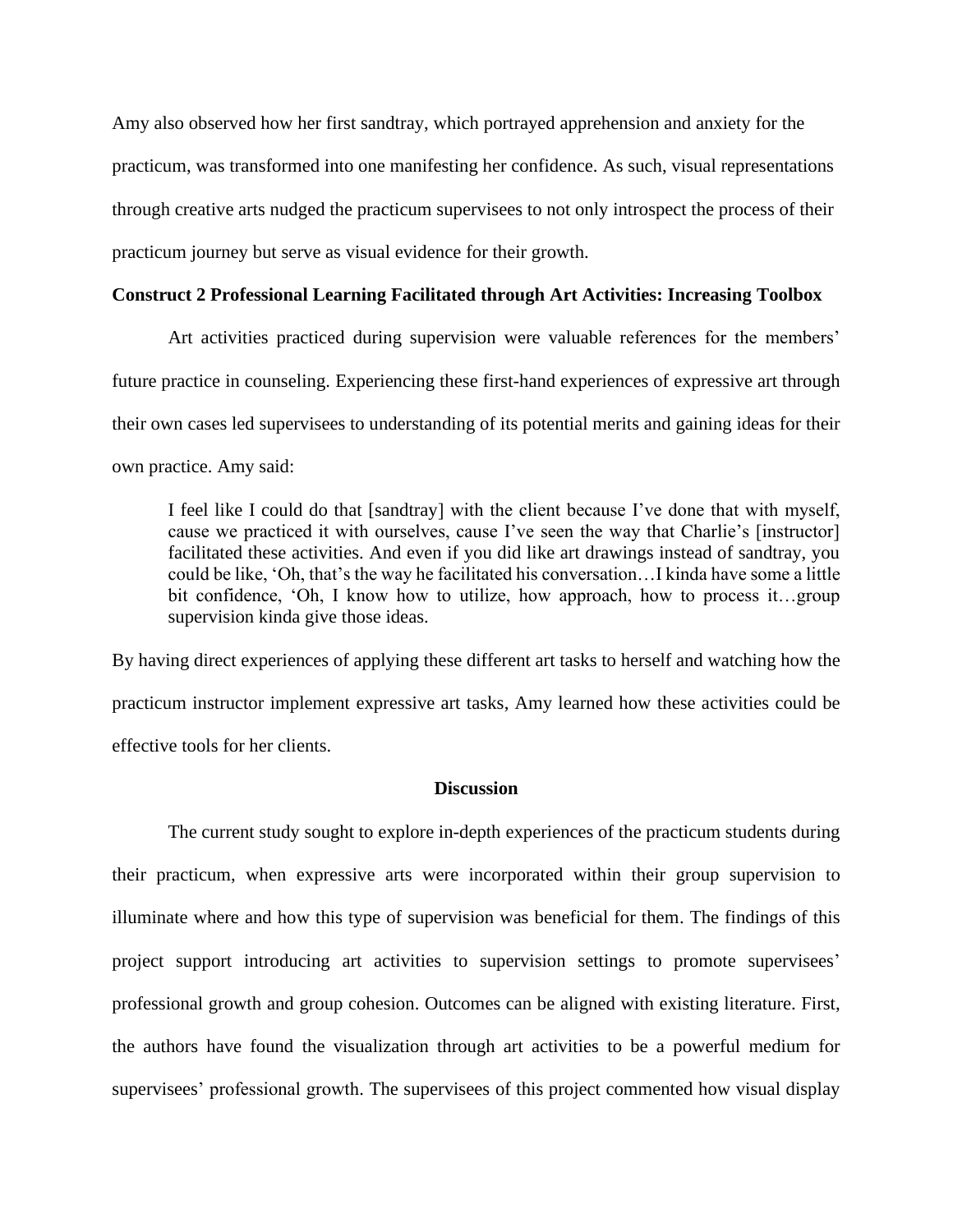of their symbolism through art tasks heightened their awareness of their approaches to their clients and underlying dynamics between the two. At the same time the visual display encouraged their self-expression and understanding of peers' perceptions on cases that could differ from their own interpretation. These outcomes are consistent with studies illuminating that how this supervision contributes to enhancing empathy of supervisees toward their clients, increasing insight into themselves and their clients, and enhancing case conceptualization (Deaver & Shiflett, 2011; Gladding, 2005; Guiffrida et al., 2007; Lahad, 2000; Markos et al., 2007; McNichols & Witt, 2018; Newsome et al., 2005; Stark et al., 2011). In addition, from this project, the authors found that the visualization through art products stimulated genuine and meaningful discussions among the supervisees because the products conveyed the supervisees' emotions along with their client's dilemmas. Visualized arts elicited different perceptions toward supervisees themselves and their clients, through which the supervisees could increase self-awareness of supervisees, deepen their empathy toward their client, and attain a new understanding of therapeutic dynamics between the two parties that ultimately led to enhanced case conceptualization (Gass & Gillis, 2010; McNichols & Witt, 2018; Purswell & Stulmaker, 2015; Stark et al., 2011).

The power of visualization through art activities is also supported through Liberatia and Agbisitb's (2017) study. According to Liberatia and Agbisitb, visualization allows supervisees to look at the therapeutic dynamics between them and their client, discern a power difference, identify how each party has different feelings and experiences during the counseling process, and eventually realize therapeutic relationship and its growth. Here, a question asking that how the visualization at art-assisted supervision might have functioned to bring forth supervisees' growth can arise. This question can be conceptually answered through a psychological distance created by visualization. Art as a medium creates a therapeutic distance between supervisees themselves and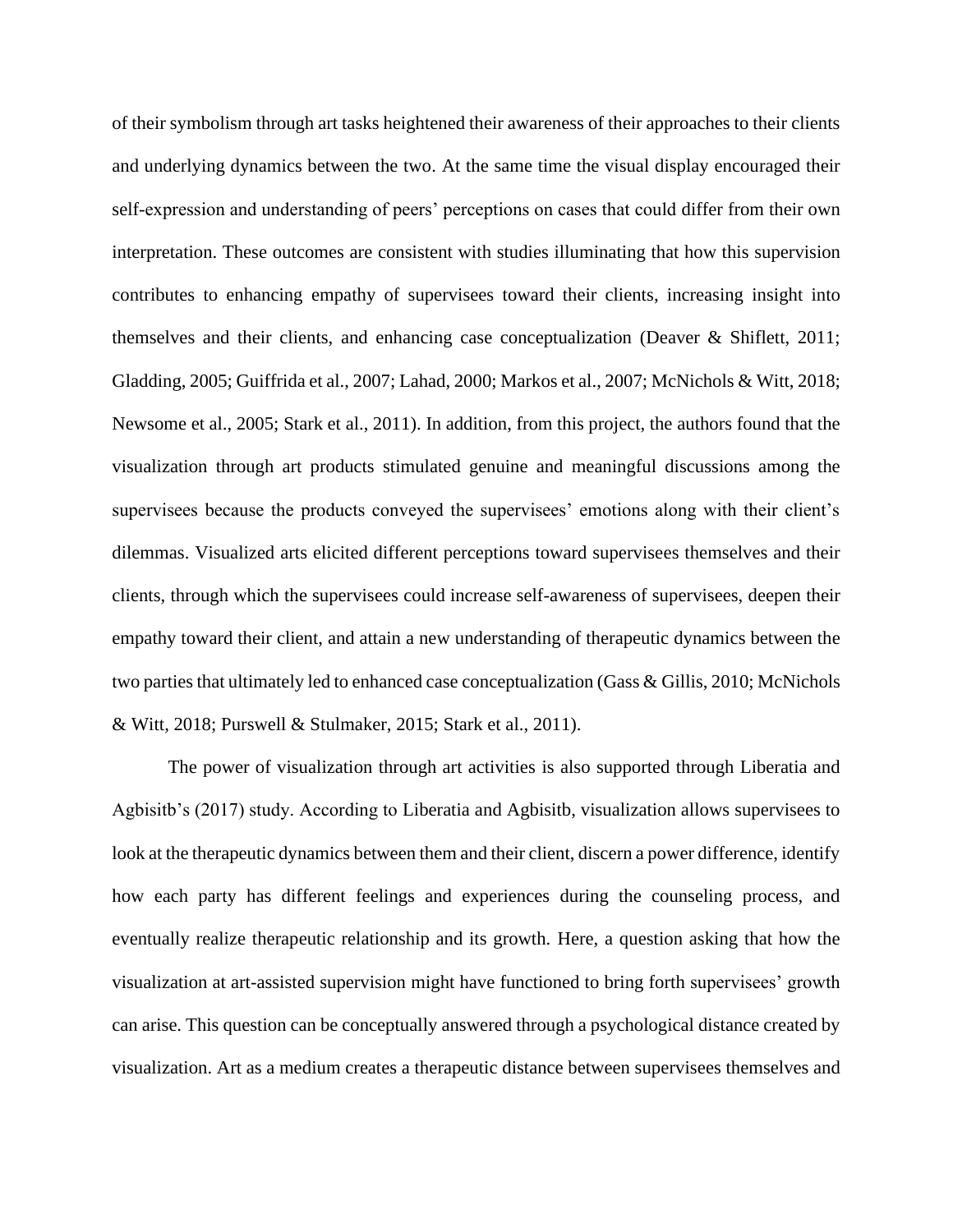art symbolism, this approach explains how the practicum students gained awareness through visualized art tasks (Hawkins & Shohet, 2000). The distance enables supervisees to observe their experiences in a tangibly way and safely communicate their subjective experiences that words could not precisely translate (Clarkson & Leigh, 1992; Fish, 2008; Purswell & Stulmaker, 2015; Stark et al., 2011). The results of powerful impact of visualization on supervisees' learning and growth strongly suggests that counselor educators and clinical supervisors should consider bringing visual-oriented art activities, even at a minimal level for their supervisees so that the supervisees experience multi-facets in understanding their cases and deeper insight into themselves and their clients.

Counselor Educators and clinical supervisors should note the opportunity to reflect through expressive arts and its influences. Most of the supervisees mentioned how meditating on their art product and understanding its meaning rather than their case itself turned out to be helping them perceive their case in a holistic perspective with increasing awareness of it and themselves. Attainments from reflection can be analyzed with several steps. While creating and reflecting on their art products, the supervisees are able to slow down their constant intellectual processing to find an answer to their cases and reflect on what was happening between themselves and their clients. This pausing moment is relaxing (Bowman, 2003) while sparking introspection of supervisees through displayed arts (Liberatia  $\&$  Agbisitb, 2017). Through the reflecting process, supervisees become aware of discrepancies between their original understanding of their client and a new perception of the client through displayed arts. The awareness of this incongruence allows supervisees opportunities to amend their focus and intervention of their cases that is consistent between their intellectual and intuitive dimensions (Stark et al., 2011). Also, art medium deepens supervisees' level of contemplation, inviting them to a higher level of reflection on, awareness of,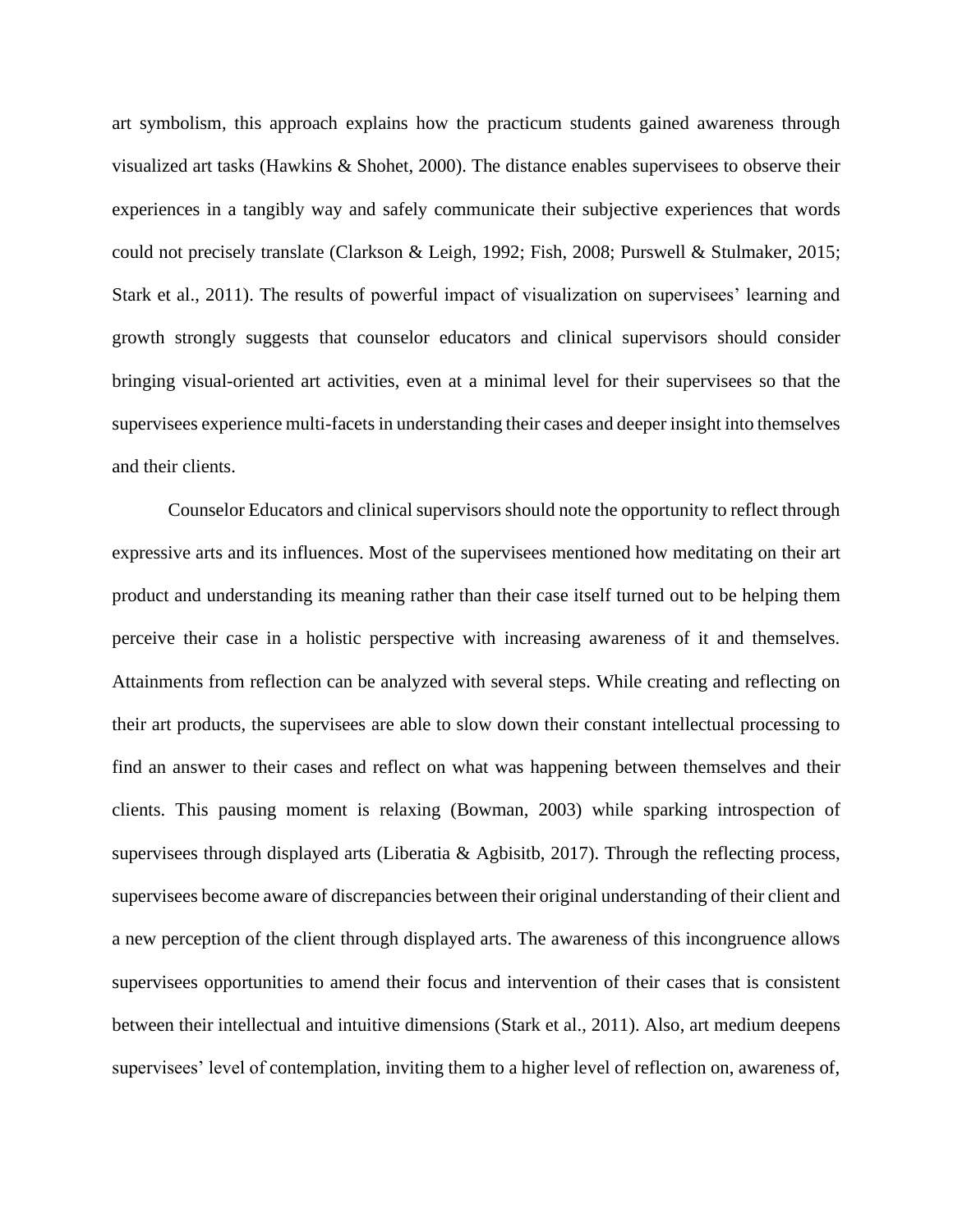and meaningful discussion to themselves, their experiences, and issues (McNichols & Witt, 2018). Interestingly, attainment from reflection through expressive art tasks even applies to observing group members. Although observing members are not the first person who would process expressions via art medium, they are vicariously involved in the reflecting moment, experiencing it as if were their own (Wilkins, 1995). As such, the power of reflection enables the transformation from the act of performing art activities to supervisees' awareness and insightful discussion into their clients (Carroll, 2010; Liberatia & Agbisitb, 2017).

Group cohesion is another aspect to note as outgrowth from art-assisted supervision. Through their art tasks, the supervisees shared moments of challenges, difficulties, achievements, and successes (Bowman, 2003). Sharing those moments even to vulnerable experiences created a sense of comradery throughout their practicum journey, letting the group members feel accepted and even connected on a personal level. Many researchers have validated peer support and connection to be one of supervisees' positive experiences from art-based supervision (Bowman, 2003; Fish, 2008; Graham et al., 2014; Hinkle, 2008; Neswald-McCalip et al., 2003; Newsome et al., 2005). However, group cohesion has not been as spotlighted as other direct outcomes from supervisees, such as feeling competent about counseling skills and enhancing case conceptualization. It was treated as secondary in existing studies rather than placing its value. This might be because group cohesion seems to play a medium role in deriving supervision effectiveness, not being directly related to supervisees' professional growths. The effectiveness of art-utilized supervision is subjected to trust levels among group members (Fish, 2008), and group cohesion is crucial to effective group supervision (Newsome et al., 2005). Given that "all of the group members are part of one another's learning," (Melnick & Fall, 2008, p. 56) more attention needs to be given to group cohesion to maximize benefits from this type of supervision.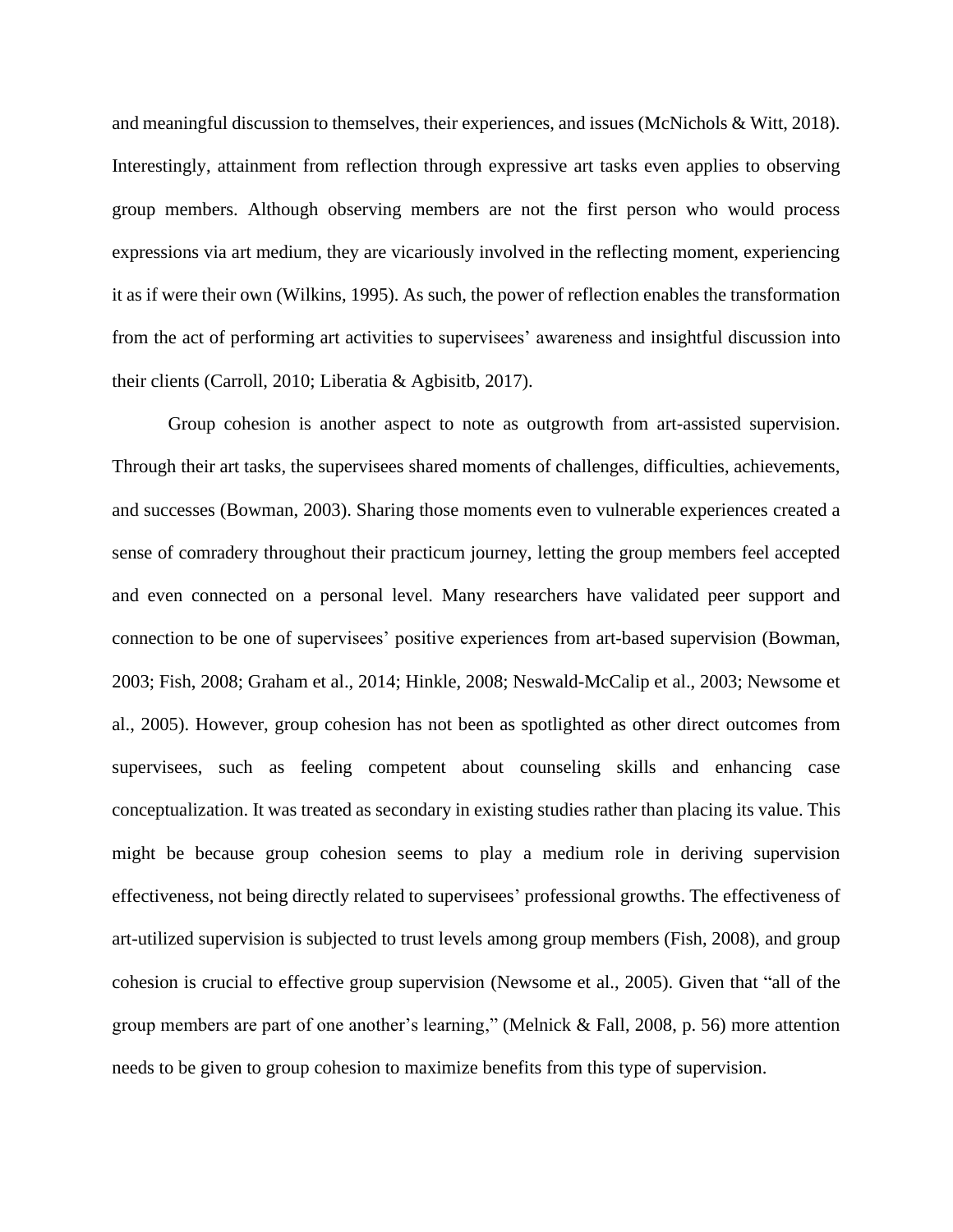#### **Limitations and Suggestions for Future Study**

The findings of this research are emerging themes from a research project of supervision in utilizing expressive arts. There are several aspects to mention for this study that served as limitations and suggestions for future studies. First, inclusion of more members would have enhanced this study. This study sought for in-depth narratives and accounts of the three participants to grasp their experiences when art tasks were invited during their practicum. Even though the obtained data was thorough in delivering the participant's perspectives, more participants might have provided multi-aspects of perceptions in art-assisted supervision.

Second, supervisees may vary the level of receptiveness in employing art tasks in their group supervision context. Prior to this study, the three supervisees held different opinions on integrating art activities in their practicum journey: one participant passionately embraced this supervision; another was neutral; and the other's stance was not excited about experiencing art medium as a supervision tool. In dealing with supervisees who are less receptive in art-assisted supervision, Stark et al. (2011) recommended that sufficient explanation of rationales of employing art-assisted supervision and its benefits should be fully provided to them. Also, to foster the openness of supervisees, supervisor should create a safe supervision atmosphere (Burgin, 2018). Intern students may bear a different reaction in introducing expressive art tasks to their supervision. According to McNichols and Witt (2018), practicum students were willing to engage in poetry-based supervision while intern students were hesitant about being involved with the same process. This result suggests supervisors take different strategies in inviting art medium between practicum and internship classes.

Third, supervisor's understanding into art-based supervision and their confidence in this modality is necessary (Burgin, 2018). Supervisors should carry faith and confidence in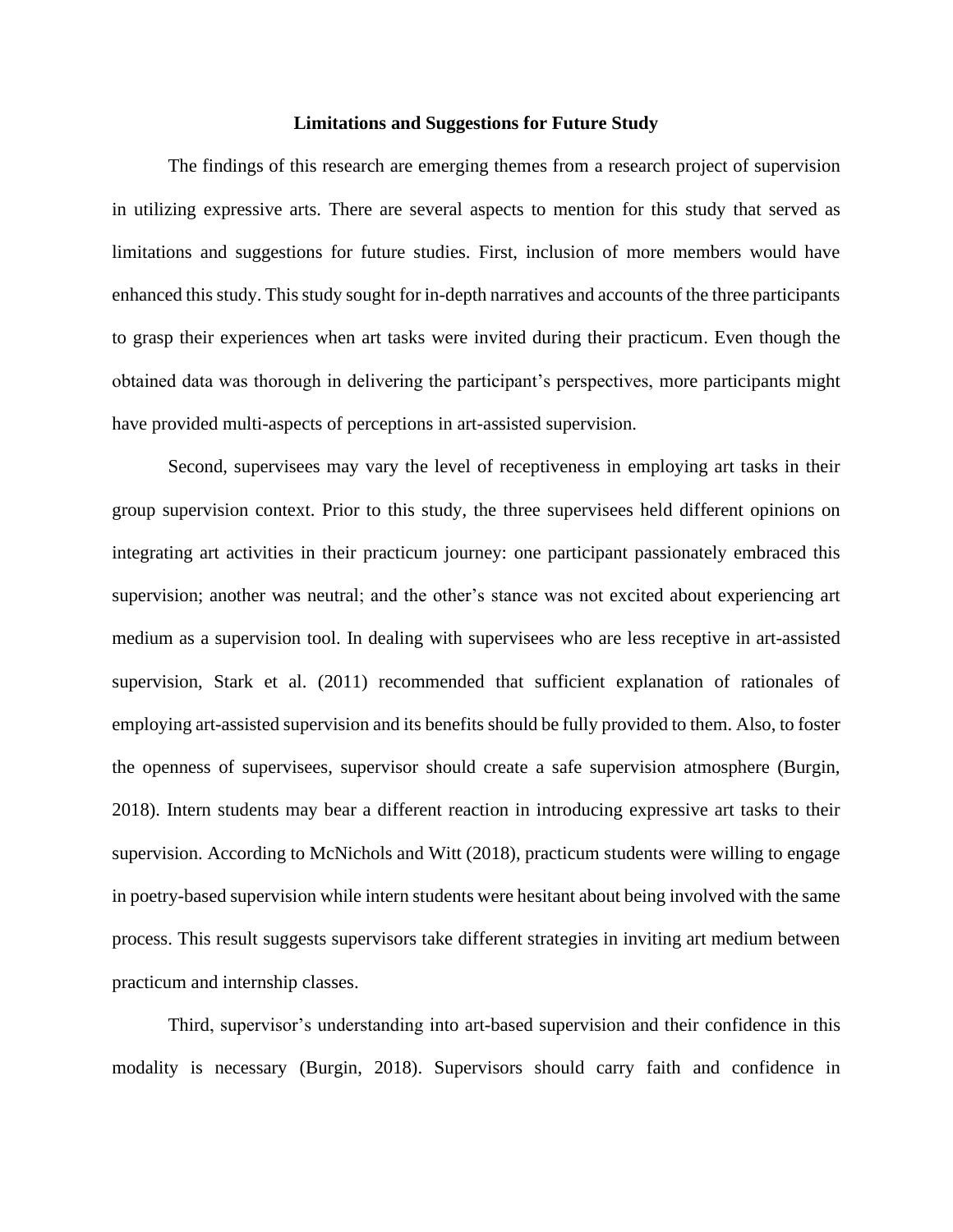effectiveness of supervision using different art activities while being aware of concerns that this non-traditional supervision may generate. This recognition would lead them to choosing appropriate art tasks aimed to facilitate and promote supervisees' growth and group cohesion (Newsome et al., 2005). In addition, supervisors should be intentional and knowledgeable about different modes of art tasks and their impact on supervisees and the whole supervision process as considering developmental levels of their supervisees and needs. As intentionality and sensitivity are emphasized in counseling practice (Ivey et al., 2018), supervisors' practice in supervision follows the same principle.

Fourth, ethical issues can be taken into consideration. During supervision, personal issues and impasses of supervisees can be projected through expressive arts, tangling their supervision topics and personal areas for help. Expression of those experiences through art is often evocative for strong emotions (Rosen & Atkins, 2014). Supervisors should be aware of the potential boundary crossing between personal and professional issues of supervisees and draw a delicate boundary between the two (Newsome et al., 2005). Also, supervisors should determine to the level of processing through supervisees' art experiences by attending to group trust and by considering supervisees' developmental levels between entry or advanced, and complexity of difficulties supervisees experience (Guiffrida et al., 2007; Hinkle, 2008). For example, Hinkle discouraged supervisors to implement experiential activities that may provoke severe issues and supervisee's emotional vulnerability, which would hinder conducive discussion during supervision. In addition, supervisors should encourage supervisees to seek counseling if they are triggered by an expressive art supervision activity that might interfere with their ability to provide services to their clients.

Finally, consistent utilization of art activities could have been enhanced. Art activities were constantly implemented until the twelfth week of the term. Unfortunately, an accident that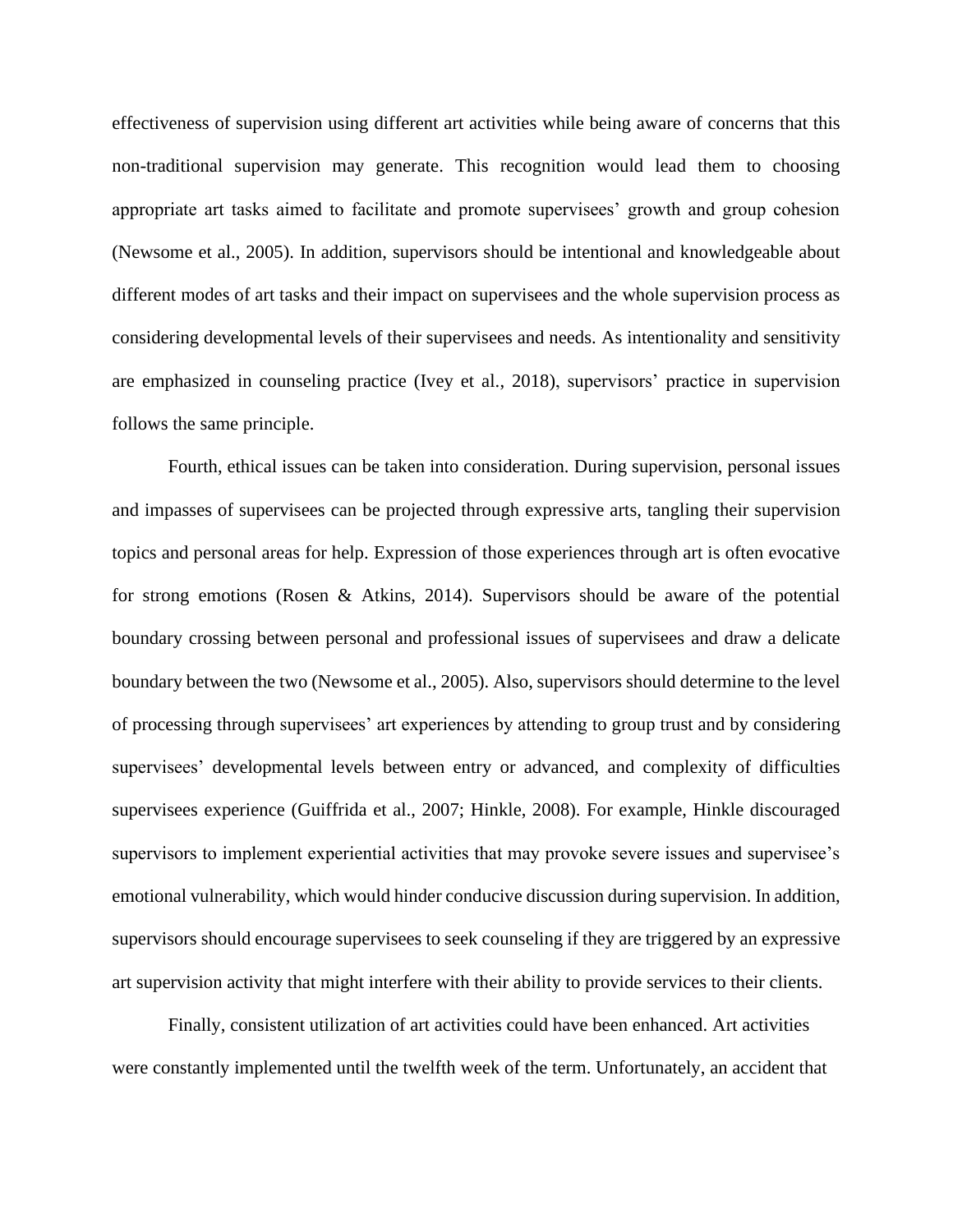happened to the practicum instructor prevented the practicum group members from experiencing different art tasks. The supervisees of this project expressed a wish for more introduction of art activities and regular operation of them toward the end of their practicum. We believe that a more intentional installation of expressive art tasks might have brought stronger perceptional impact on the effectiveness of art utilizing supervision.

#### **Conclusion**

Based on the research conducted throughout this study, it appears to be beneficial to integrate art-mediums in supervision process. The participants of this research project perceived art-mediums in supervision promoted group cohesion and connection among the group members and facilitated their professional growth and advancement by learning therapeutically different usages of expressive arts. With these results, the current study has contributed to the existing body of knowledge of how supervisees experience and recognize supervision integrating creative artmediums.

Bringing art activities to supervision settings should not be a random choice, nor out of curiosity from traditional supervision format. It should be an intentional approach to maximize supervisees' learning, growth, and maturity. The current research project along with the existing literature consistently presents the power of expressive art in supervision and its benefits to supervisees. However, more consistent research on supervision in conjunction with the expressive art medium is needed to evoke significant attention of supervisors, and to motivate them to employ supervision with art tasks. Through more evidence with data, the meaning and value of supervision modality incorporating art activities could be supported, challenged, and eventually advanced. The authors hope that there is a more active research attempt to establish a credibility and validity in supervision using expressive arts.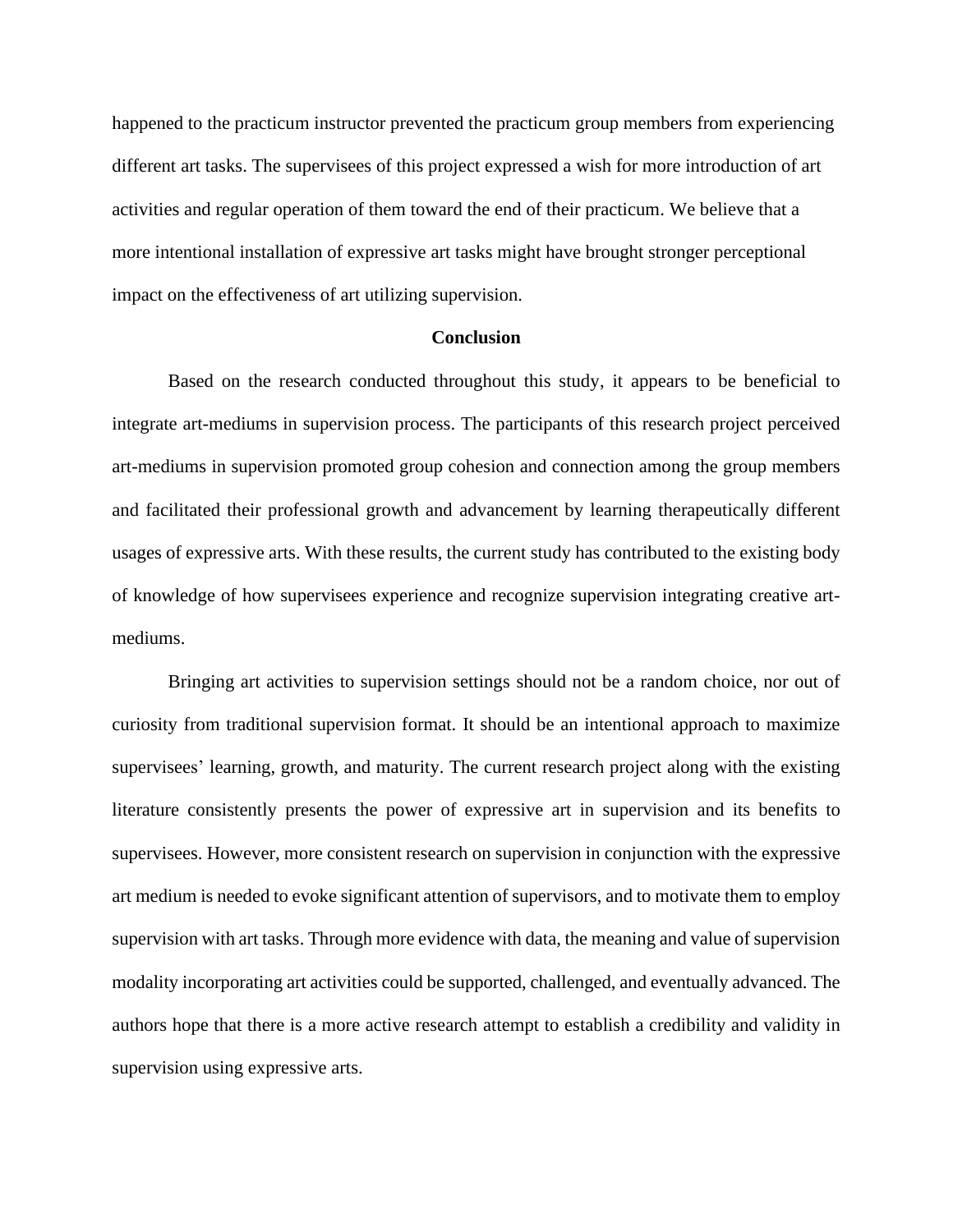#### **References**

American Counseling Association. (2014). *ACA code of ethics*. Author.

- Bernard, J. M., & Goodyear, R. K. (2019). *Fundamentals of clinical supervision* (6th ed.)*.* Pearson Education.
- Biggerstaff, D., & Thompson, A. R. (2008). Interpretative phenomenological analysis (IPA): A qualitative methodology of choice in healthcare research. *Qualitative Research in Psychology, 5*(3), 214-224. https://doi:10.1080/14780880802314304
- Bowman, D. R. (2003). *Do art tasks enhance the clinical supervision of counselors-in-training?* (Doctoral dissertation). Available from ProQuest Dissertations and Theses database. (UMI No. 3142024)
- Burgin, E. C. (2018). The processing wheel: An arts-based intervention for clinical supervision. *Journal of Creativity in Mental Health, 13*(2), 148-158. https://doi:10.1080/15401383.2017.1403403
- Carlozzi, A. F., Bull, K. S., Eells, G. T., & Hurlburt, J. D. (1995). Empathy as related to creativity, dogmatism, and expressiveness. *The Journal of Psychology, 129*(4), 365-373. https://doi:10.1080/00223980.1995.9914974
- Carnes-Holt, K., Meany-Walen, K., & Felton, A. (2014). Utilizing sandtray within the discrimination model of counselor supervision. *Journal of Creativity in Mental Health, 9*(4), 497-510. https://doi:10.1080/15401383.2014.909298
- Carroll, M. (2010). Supervision: Critical reflection for transformational learning (part 2). *The Clinical Supervisor, 29*(1), 1-19. https://doi:10.1080/07325221003730301
- Charmaz, K. (2010). Grounded theory: Objectivist and constructivist methods. In W. Luttrell (Ed.), *Qualitative educational research: Readings in reflective methodology and transformative practice* (pp. 183-207). Routledge.
- Clarkson, P., & Leigh, E. (1992). Integrating intuitive functioning with treatment planning in supervision. *Transactional Analysis Journal, 22*(4), 222-227. https://doi:10.1177/036215379202200405
- Corey, G. (2017). *Theory and practice of counseling and psychotherapy* (10th ed.). Brooks/Cole.
- Davis. K., Snyder, M., & Hartig, N. (2018). Intermodal expressive arts in group supervision. *Journal of Creative in Mental Health, 13*(1), 68-75. https://doi:10.1080/15401383.2017.1328294
- Deaver, S. P., & Shiflett, C. (2011). Art-based supervision techniques. *The Clinical Supervisor, 30*(2), 257-276. https://doi:10.1080/07325223.2011.619456
- Eatough, V., & Smith, J. A. (2008). Interpretative phenomenological analysis. In C. Willig & W. Stainton-Rogers (Eds.), *The SAGE handbook of qualitative research in psychology* (pp. 179-194). Sage.
- Fish, B. J. (2008). Formative evaluation research of art-based supervision in art therapy training in art therapy training. *Journal of the America Art Therapy Association, 25*(2), 70-77. https://doi:10.1080/07421656.2008.10129410
- Gaffney, J. C. (2020). 'It's autism, it's just a name': Exploring the impact of autism spectrum diagnosis with adolescent females using interpretative phenomenological analysis. *Educational & Child Psychology, 3*7(1), 136-149.
- Gass, M. A., & Gillis, H. L. (2010). Clinical supervision in adventure therapy: Enhancing the field through an active experiential model. *Journal of Experiential Education, 33*(1), 72-89. https://doi:10.5193/JEE.33.1.72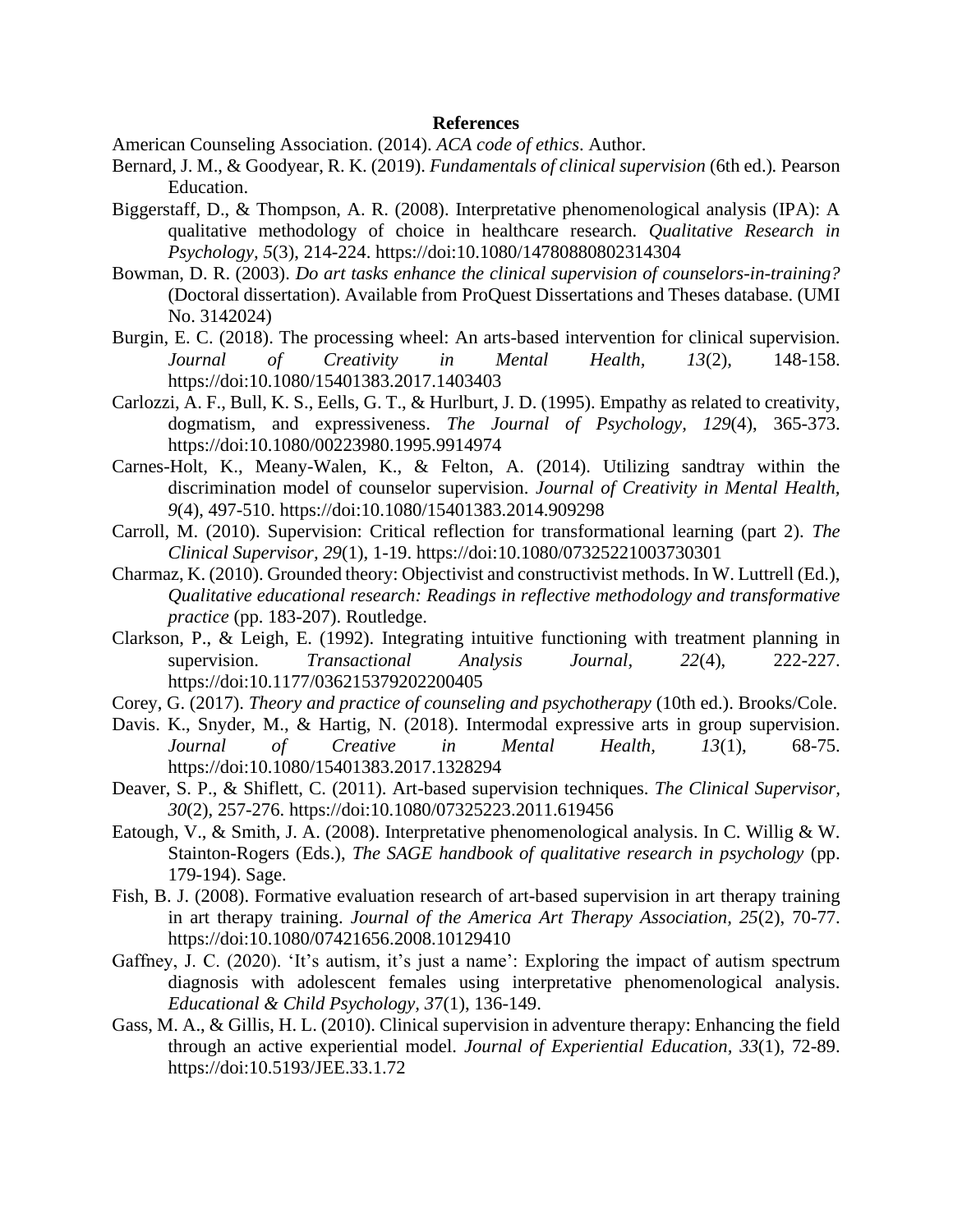- Gladding, S. T. (2005). *Counseling as an art: The creative arts in counseling* (3rd ed.). American Counseling Association.
- Graham, M., A., Scholl, M. B., Smith-Adcock, S., & Wittmann, E. (2014). Three creative approaches to counseling supervision. *Journal of Creativity in Mental Health, 9*(3), 415- 426. https://doi:10.1080/15401383.2014.899482
- Guiffrida, D. A., Jordan, R., Saiz, S., & Barnes, K. L. (2007). The use of metaphor in clinical supervision. *Journal of Counseling & Development, 85*(4), 393-400. https://doi:10.1002/j.1556-6678.2007.tb00607.x
- Hawkins, P., & Shohet, R. (2000). *Supervision in the helping professions* (2nd ed.). Open University Press.
- Hinkle, M. G. (2008). Psychodrama: A creative approach for addressing parallel process in group supervision. *Journal of Creativity in Mental Health, 3*(4), 401-415. https://doi:10.1080/15401380802527464
- Ivey, A. E., Ivey, M. B., & Zalaquett, C. P. (2018). *Intentional interviewing and counseling: Facilitating client development in a multicultural society* (9th ed.). Cengage Learning.
- Jackson, E. (1986). Affective sensitivity and peer selection of counseling potential. *Counselor Education and Supervision, 25*(3), 230-236. https://doi:10.1002/j.1556- 6978.1986.tb00671.x
- Jackson, S. A., Muro, J., Lee, Y.-T., & DeOrnellas, K. (2008). The sacred circle: Using mandalas in counselor supervision. *Journal of Creativity in Mental Health, 3*(3), 201-211. https://doi:10.1080/15401380802369164
- Lahad, M. (2000). *Creative supervision: The use of expressive arts methods in supervision and self-supervision*. Jessica Kingsley.
- Laughlin, M. J. (2000). Teaching creativity in family therapy supervision: Looking through an improvisational lens. *Journal of Strategic Therapies, 19*(3), 55-75. https://doi:10.1521/jsyt.2000.19.3.55
- Lett, W. R. (1995). Experiential supervision through simultaneous drawing and talking. *The Arts in Psychotherapy, 22*(4), 315-328. https://doi[:10.1016/0197-4556\(95\)00040-C](https://doi.org/10.1016/0197-4556(95)00040-C)
- Liberati, R., & Agbist, M. (2017). Using art-based strategies in group-based counselor supervision. *Journal of Creativity in Mental Health, 12*(1), 15-30. https://doi:10.1080/15401383.2016.1189369
- Markos, P. A., Coker, J. K., & Jones, W. P. (2007). Play in supervision: Exploring the sandtray with beginning practicum students. *Journal of Creativity in Mental Health, 2*(3), 3-15. https://doi:10.1300/J456v02n03\_02
- Maxwell, J. A. (2005). *Qualitative research design: An interactive approach* (2nd ed.). Sage.
- McNichols, C., & Witt, K. J. (2018). The use of poetry in counselor training and supervision. *Journal of Poetry Therapy, 31*(3), 145-164. https://doi:10.1080/08893675.2018.1467820
- Melnick, J., & Fall, M. (2008). A Gestalt approach to group supervision. *Counselor Education & Supervision, 48*(1), 48-60. https:/[/doi:10.1002/j.1556-6978.2008.tb00061.x](https://doi.org/10.1002/j.1556-6978.2008.tb00061.x)
- Neswald-McCalip, R., Sather, J., Strati, J. V., & Dineen, J. (2003). Exploring the process of creative supervision: Initial findings regarding the regenerative model. *Journal of Humanistic Counseling, Education, and Development, 42*(2), 223-237. https://doi:10.1002/j.2164-490X.2003.tb00008.x
- Newsome, D. W., Henderson, D. A., & Veach, L. J. (2005). Using expressive arts in group supervision to enhance awareness and foster cohesion. *Journal of Humanistic Counseling,*